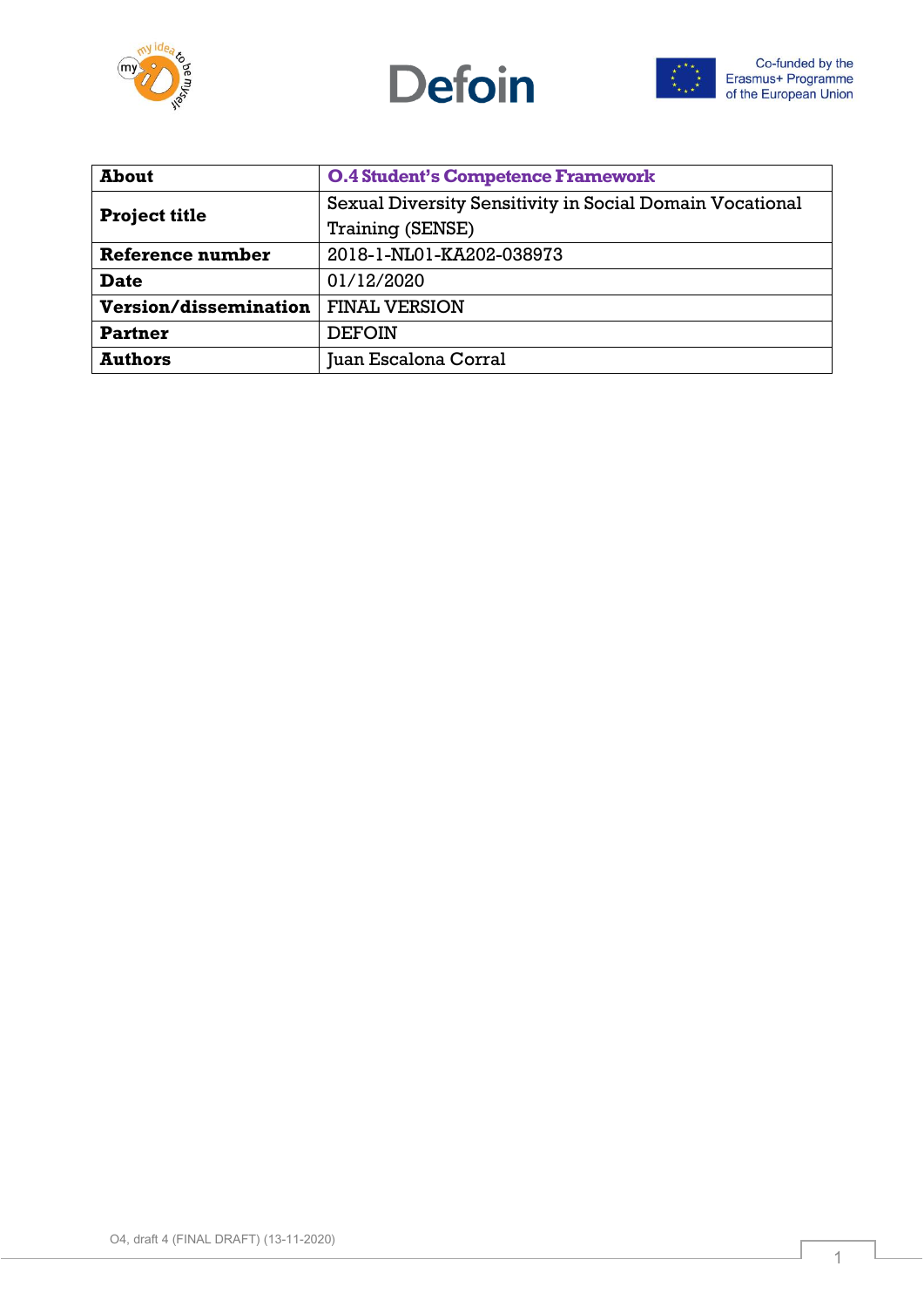





# **Contents**

| Specific competences for the promotion of LGBTI diversity in the classroom  7 |  |
|-------------------------------------------------------------------------------|--|
|                                                                               |  |
|                                                                               |  |
|                                                                               |  |
|                                                                               |  |
|                                                                               |  |
|                                                                               |  |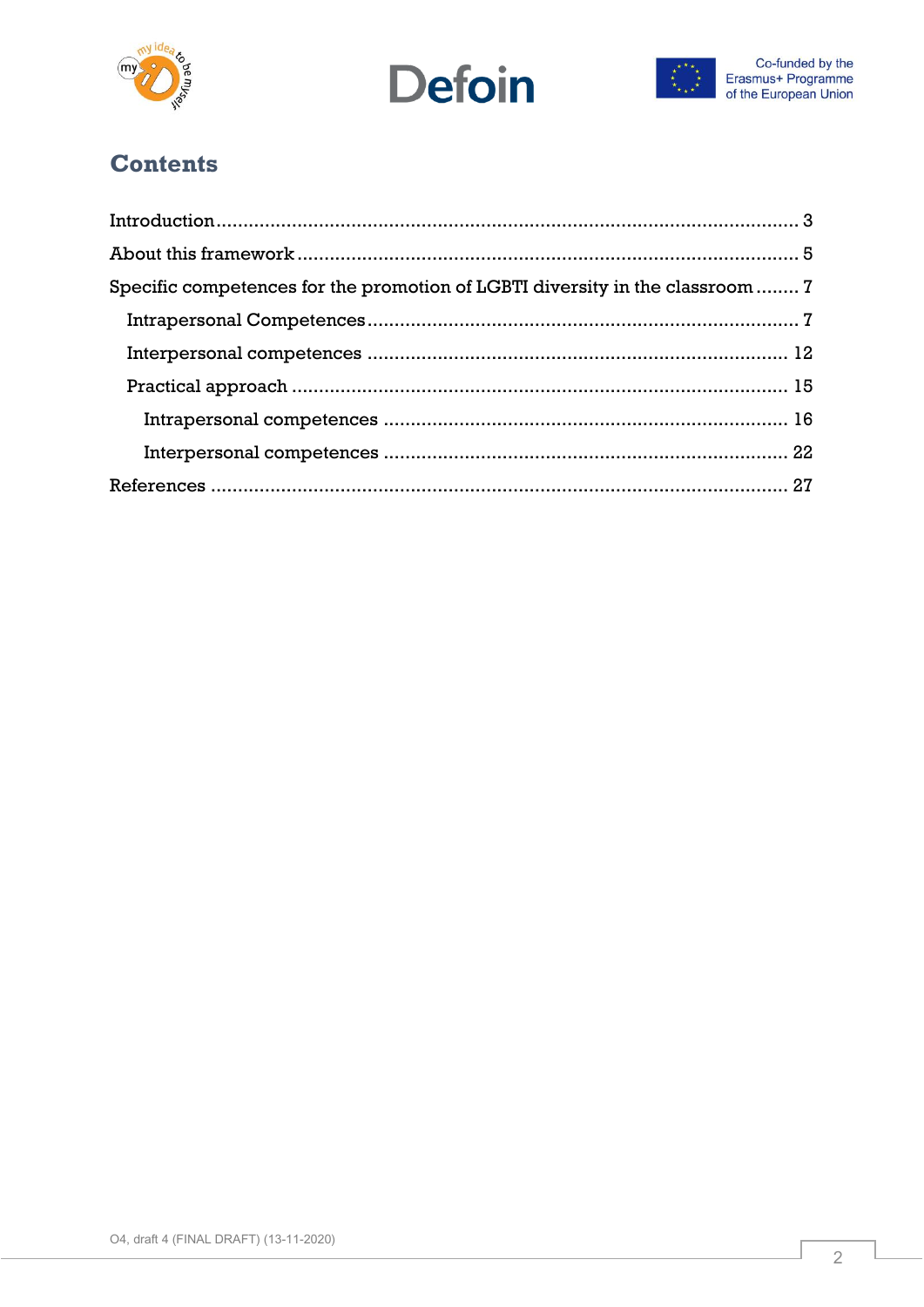





# <span id="page-2-0"></span>**Introduction**

This competence framework is the 4<sup>th</sup> Intellectual Output of the project Sexual **Diversity in Social Domain Sensitivity Vocational Training (SENSE) No. 2018- 1-NL01-KA202-038973**, and it aims to propose a set of competences that are needed both by the students and teachers for the inclusion of diversity, both amongst peers and with future clients at their workplace. The project is coordinated by the organization Stitching Global Alliance for LGBTI Education (GALE) based in the Netherlands. The project further sees the collaboration of the following European organizations:

- Fondazione Centro Studi Villa Montesca (Italy)
- I.I.S. Liceo Città di Pietro
- Formacion Para el Desarrollo e Insercion, Sociedad Limitada DEFOIN (Spain)
- Eurotraining Educational Organization (Greece)
- ROC Van Amsterdam ROCVA (Netherlands)
- European Forum of Technical and Vocational Education and Training EFVET (Belgium)
- CESIE, European centre of studies and initiatives (Italy)
- Associazione Euroform (Italy)

Societies and the labour market are changing rapidly and it is clear that VET students increasingly need generic 21st century skills to be able to have a future chance for a job in changing markets. The acquisition of such key transversal competences is an important priority in the European VET strategy (ET2020).

The goal of the framework is to support a focused dialogue on how to raise the quality of VET education on sexuality and diversity, and to start discussion on how to enhance formal competence requirements of VET students. The partners in this project confirm that formal competence requirements for VET students are different in all of our countries and there is room for improvement. Also, a discussion across countries and on the European level will be beneficial to enhance the European response to intolerance and to promote constructive and professional responses to intolerance and polarization.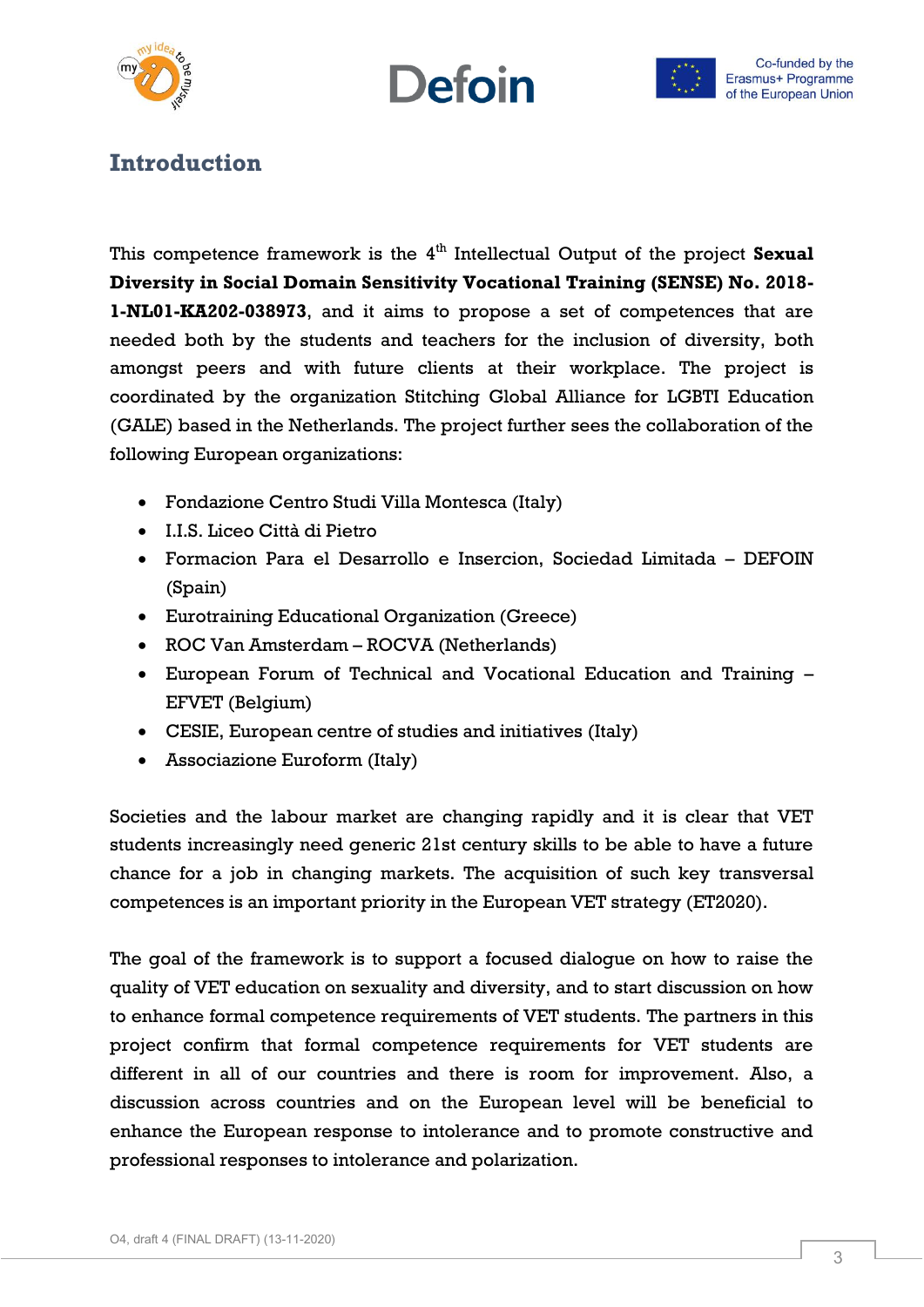





The discussion on the framework serves to:

- 1. Create an awareness of 'deep' diversity skills, including sexual diversity sensitivity
- 2. Create or strengthen the need to review institutional, or national formal VET competency requirements for students
- 3. Support the development of new or adapted curricula to enhance diversity education in VET
- 4. Support exchange and deepen the discussion of experiences, curricula and competence frameworks at the European level

The implementation and work on the skills described in this framework has two outcomes, in the short term and in the long, and both affecting the classroom and the work setting where the VET students will provide services to LGBTI customers. The outcomes are the following:

- **1. Inclusion of LGTBI students in the classroom**: By raising the issue of sexual diversity and implementing the tools proposed in this framework, the classroom will become a more open space where LGBTI students can feel safe, therefore promoting their inclusion.
- **2. Respect for the diversity of LGTBI customers/users of the companies where the VET students will work**: When VET students join the labour market; they will have to provide services to diverse customers, and specifically to LGTBI customers. For example, while studies on "older lesbian, gay, bisexual and transgender (LGBTI) adults in residential care point to their discrimination, invisibility and the taboo on LGBTI lifestyles" (LEYERZAPF, VISSE, DE BEER & ABMA, 2016), a VET student that has the diversity competences described in this framework will be able to provide care attending to the specific needs to the LGTBI users.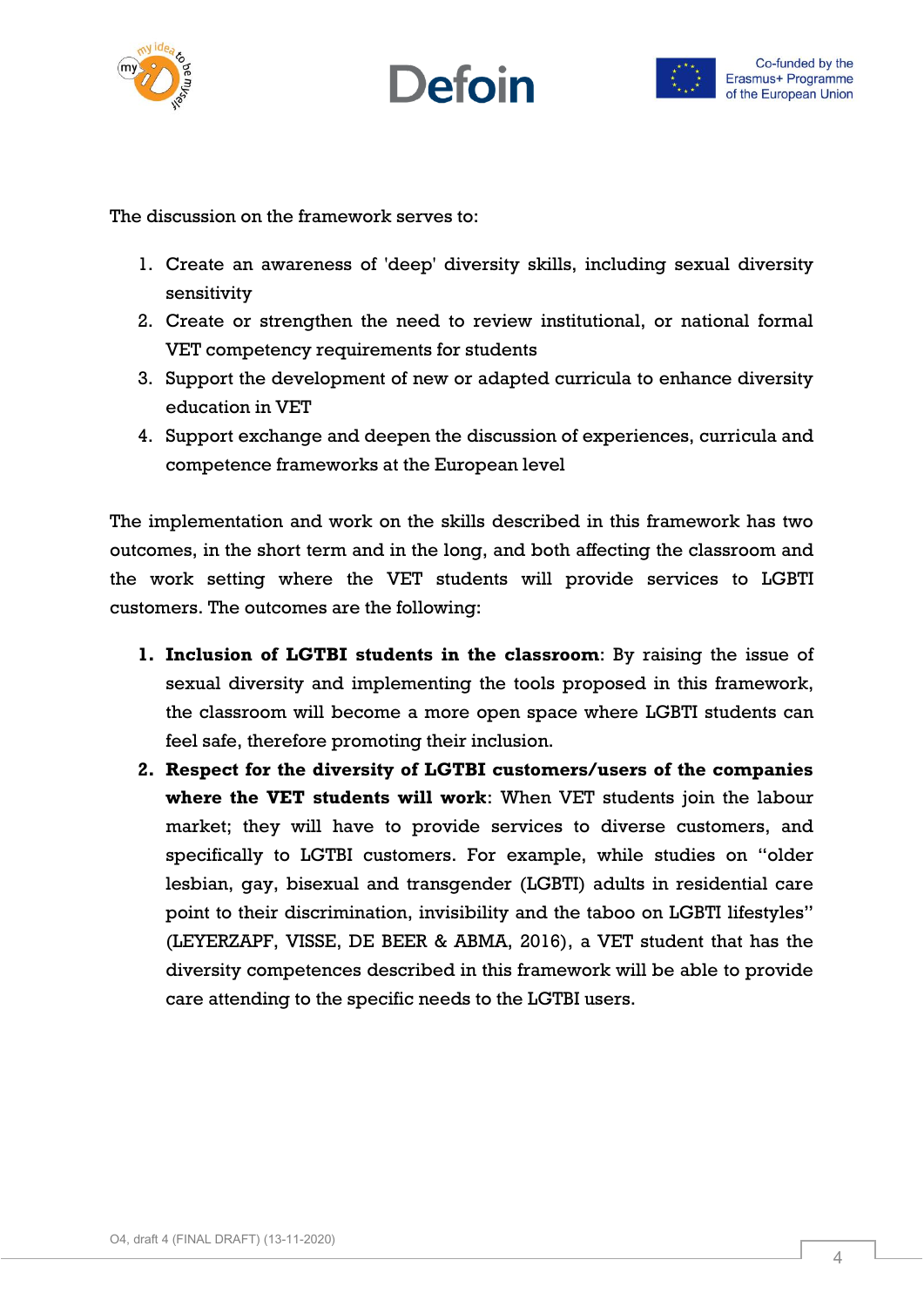





# <span id="page-4-0"></span>**About this framework**

This competence framework defines the competences needed by Vocational Education and Training students in order to improve services and attention to LGBTI customers and users in their future jobs. Those competences will be divided in interpersonal and intrapersonal, and this framework includes a definition of those competences and proposals on how to apply them in the classroom with practical activities.

Both groups of competences are necessary for having a good level of inclusion. All people should work in both groups of competences as a way of being more open to diversity.

While in intrapersonal competences the focus is in those people who wish to be respected, in the second group of interpersonal competences we will focus in how we can help other people by promoting and accepting inclusion in sexual diversity.

It is really important promoting sexual diversity among people that do not accept it and at the same time it is important promoting among LGBTI people what they can do to be accepted and integrated in a diverse sexual community. This is essential when people start becoming aware of their sexuality.

**Intrapersonal competences** involve self-management and the ability to regulate one's behaviour and emotion to reach goals, while **interpersonal competences** involve expressing information to others as well as interpreting others' messages and responding appropriately

#### **Generic or specific?**

One could ask the valid question whether *generically* formulated competences are not adequate enough to cover LGBTI students and clients/customers. Do *specific* competences related to sexual diversity exist, and if they do, is it necessary to make them explicit in a separate framework?

The SENSE-project set out to initiate a discussion exactly on these questions.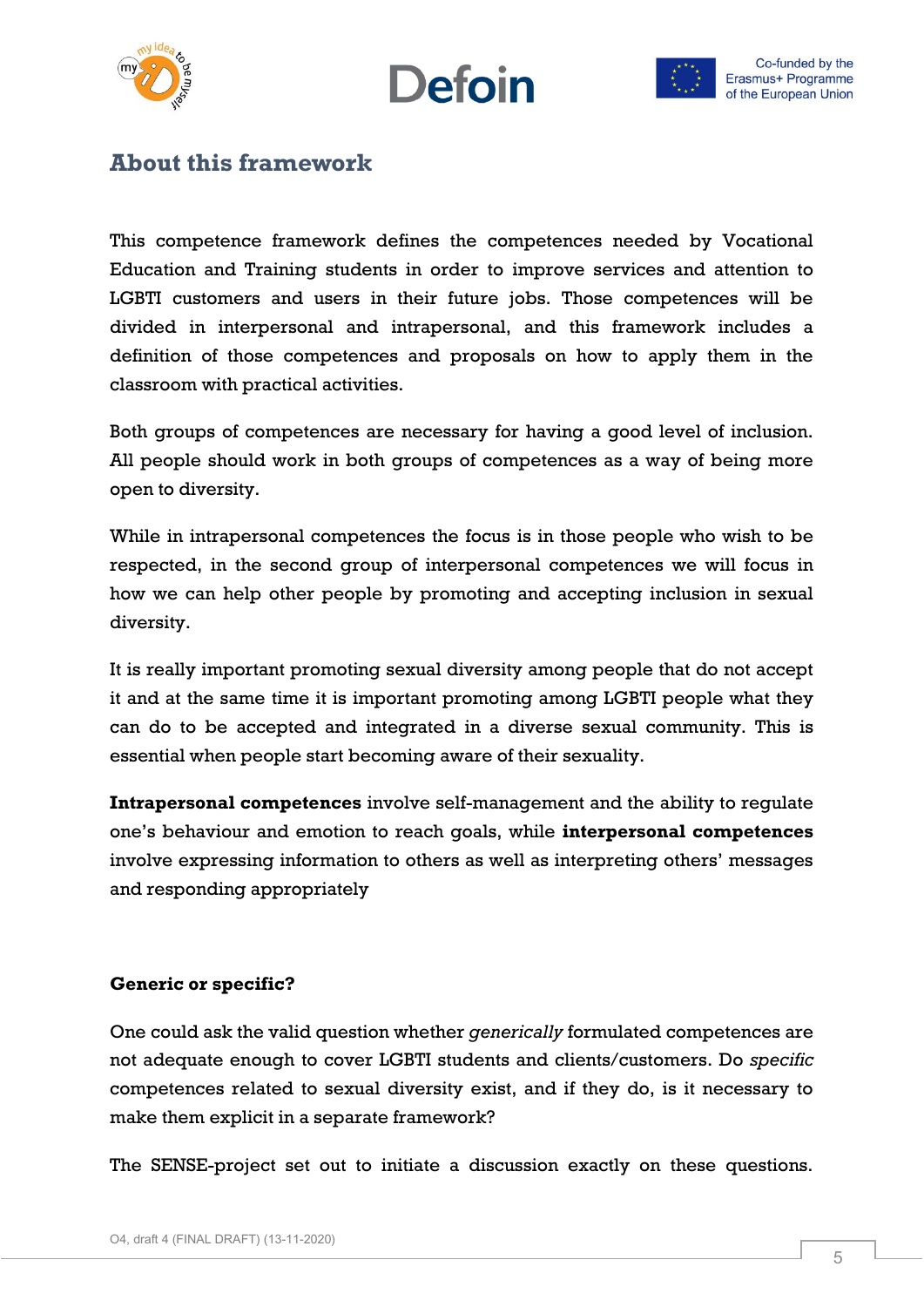





Because it is not common that VET institutions or teachers automatically give attention to sexual diversity, we found it necessary to be specific about the needs of clients, customers and students. By being specific we create awareness of the issues at hand.

When we were discussing competences, we noted that most generic competences in principle should cover specific skills and behaviours related to LGBTI customers, clients and students. At the same time we see that the recognition that this is so, is not automatic. So we agree that generic competences *should* be enough, but also note that in many cases the sensitivity to actually implement them in this inclusive way is lacking. This is why we have attempted to formulate a competence framework in a general way but to extend them with pointers. These pointers serve to initiate the discussion whether VET-providers agree with this type of sensitivity or not, and why.

#### **Use of singular "they"**

In this framework we will use the *singular "*they" as the gender neutral pronoun instead of the generic "he". We are doing so in order to include both people who may identify with the pronouns he or she as well as to those who identify with a non-binary identity. We will use the inflected forms for they (them, their and theirs) except for the reflexive form "themself", which even though it is grammatically incorrect, its use can be found when it "is intentionally used for someone whose preferred pronoun is they" ("Themself", 2019) as it is the case in this framework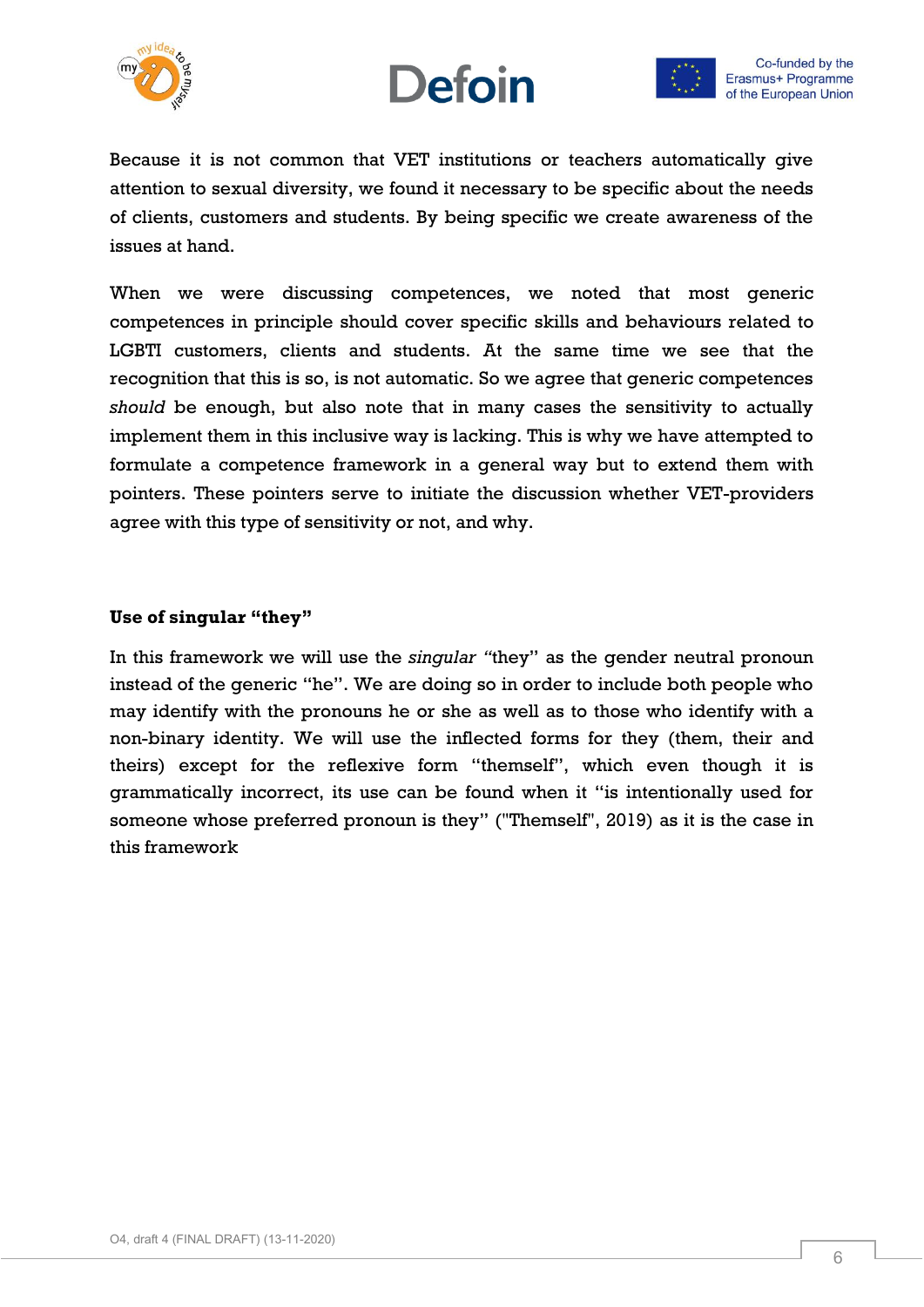



# <span id="page-6-0"></span>**Specific competences for the promotion of LGBTI diversity in the classroom**

*These competences relate to the knowledge, skills and behaviour we expect students should after their initial training.*

<span id="page-6-1"></span>*Of course, teachers need to have the basic competences themselves. In addition, it is expected they are able to transfer to and coach these competences with students*

## **Intrapersonal Competences**

The intrapersonal competences are the "introspective abilities which permit someone to be deeply aware of personal feelings and purposes" (Strom & Strom, 2003). Six intrapersonal competences have been included in this framework:

- Coping skills
- Self-Esteem
- Self-Control
- Self-Awareness
- Self-Confidence
- Accepting Feedback and criticism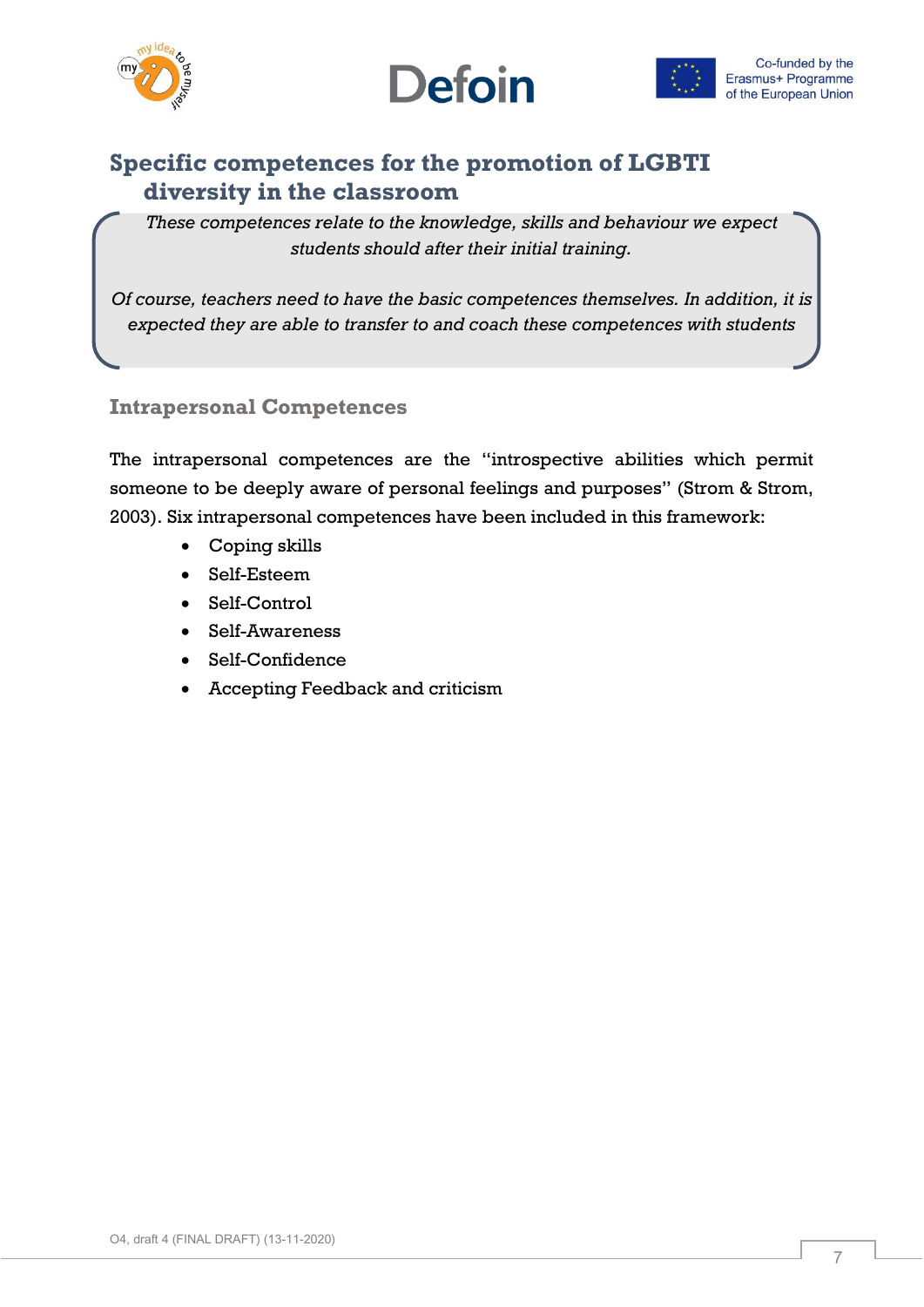





# **Coping-skills**

A good level of this competence means that students are able to carry out a series of actions, or a thought process used in handling a stressful or unpleasant situation or in modifying one's reaction to such a situation. It typically involves a conscious and direct approach to problems, in contrast to defence mechanisms. If they are upset about their own sexual identity, or the sexual diversity of someone else, they will be able to deal with this professionally.

Having achieved this competence they will:

- Recognise stressors and their sources
- Apply appropriate strategies to deal with the stressors (e.g. positive thinking, taking an objective viewpoint rather than a personal perspective, anticipate the stressor and react in a measured fashion, develop a social support network, learn to communicate their emotions, be physically active, etc.)
- Be able to decide on whether to directly address the stressor or, alternatively, deal with the feelings the stressor generates

## **Self-Esteem**

A good level of this competence means that students are aware of and believe in their own abilities and personal value. Students are aware of their own values regarding identity, diversity and sexuality.

It is the ability to identify and being conscious of your potentials, as well as being constructive about your limitations. If sexual diversity makes the student insecure about their own identity, this competence makes it possible for them to regain pride in it. If the sexual diversity of someone else feels like a threat to the student, this competence assures them they can take pride in their own identification without having to put down others.

Anyone that has more self-esteem and is more at peace with themself is less likely to adopt inappropriate defensive behaviour against what is different from them.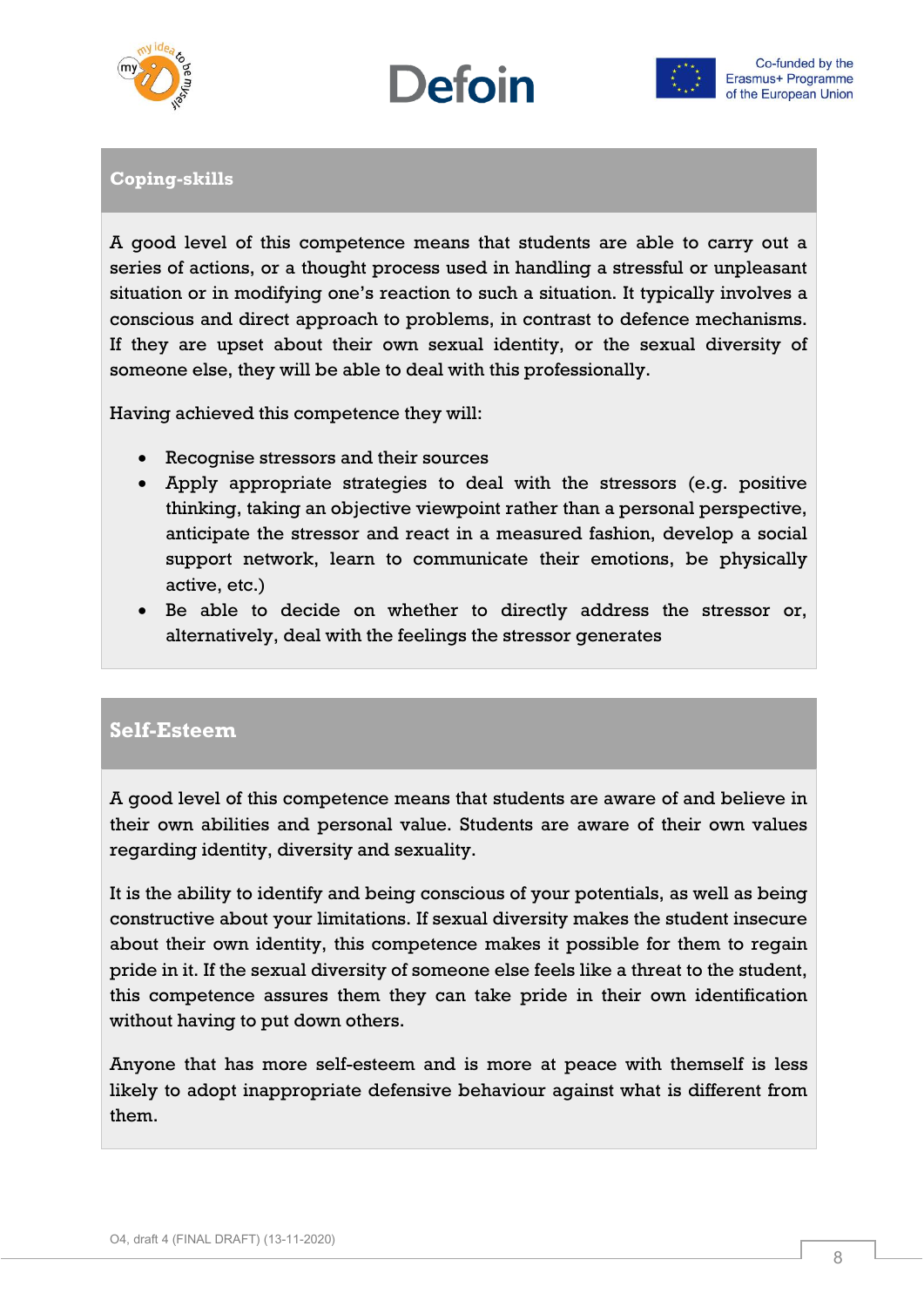





Having this competence means that they:

- Are able to have a positive outlook about themselves
- Are able to say no
- Are able to see overall strengths and weaknesses and accept them in a positive way

## **Self-Control**

A good level of this competence means that they are able to manage their selfemotions and actions consciously. t is the ability to be in command of one's behaviour (overt, covert, emotional, or physical) and to restrain or inhibit one's impulses.

Fear of sexual diversity sometimes takes the shape of an instinctual resistance or response. Self-control means that students do not give in to negative impulses that may harm themselves psychologically or LGBTI clients and customers.

Having this competence means that they:

- Are aware of the risks and negative consequences that may result from carrying out harmful behaviour
- Increase their commitment as a person
- Are able to transform abstract objectives into small stages or tasks that they have to fulfil
- Are able to modify their impulses and act according to what they know should do.
- Train their memory in order to repeat actions

## **Self-Awareness**

A good level of this competence can help students understand their place/role in the living environment compared to others, as well as being able to understand what they are feeling at any given time. LGBTI student may have to learn to overcome pain or trauma die to exclusion or discrimination. Heterosexual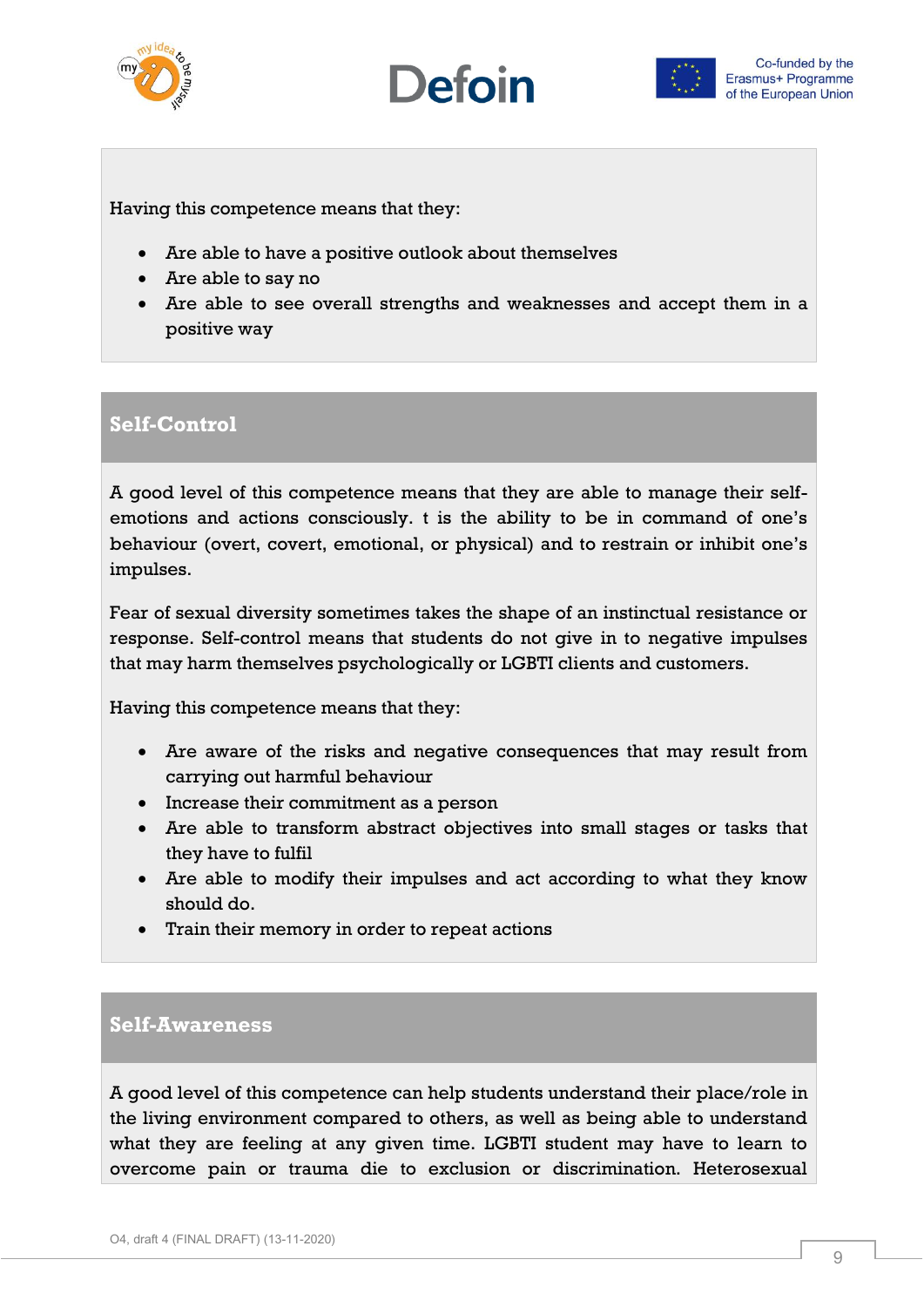





cisgender students may need to recognize that being born as male or female, and having had to sexual orientation is only "normal" because it is seen as a privilege compared to "others".

Having this competence means that they:

- Demonstrate the ability to identify clearly their skills, values, interests and core strengths/weaknesses/opportunities;
- Accurately judge their own performance and behaviour;
- Understand other people, how they perceive them, their emotion, attitude and identity, and their responses to them;
- Recognise their own competences, feelings and attitudes even without external recognition.

# **Self-Confidence**

A good level of this competence demonstrates to others that students really know how to do things and accept the consequences of their own decisions. LGBTI students make informed decisions about coming-out, other students feel secure in being able support LGBTI people.

It is the trust in one's abilities, capacities, and judgment, as well as the belief that one is capable of successfully meeting the demands of a task.

A person with low self-confidence feels hurt more easily and may react aggressively to it.

Having this competence means that they:

- Feel comfortable with new circumstances in their life;
- Feel happy with their own decisions;
- Are secure in themselves:
- Accept the consequences of their own decisions;
- Are able to instil confidence in other people in their decisions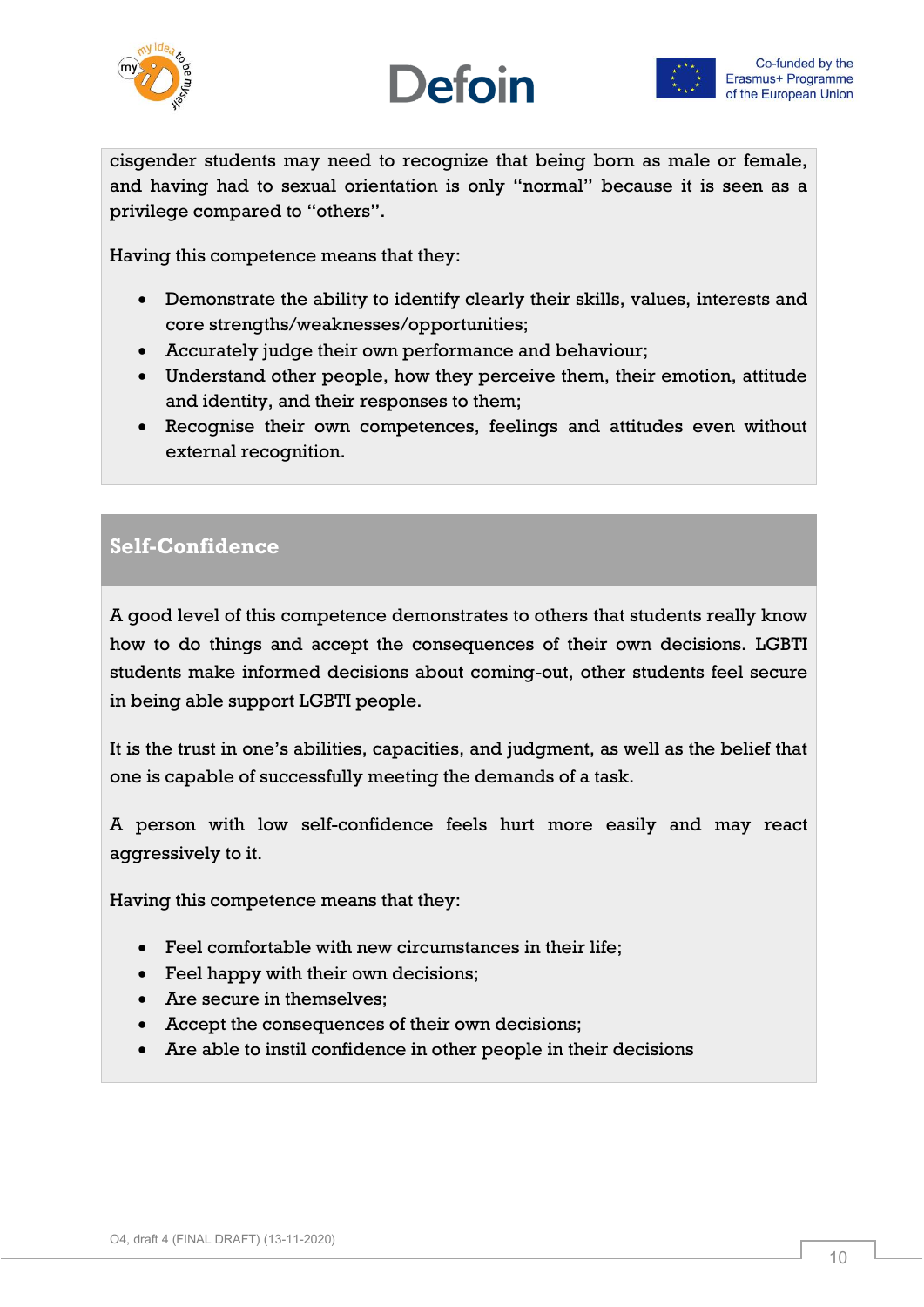





# **Accepting feedback and criticism**

It is the ability to listen to other perspectives, and perform self-evaluation.

A good level of this competence will help students to learn from previous personal experiences - both positive and negative ones - and increase their chances of success in integrating in the school, and in general social life.

If a young person is used to accepting feedback and criticism, they might also find it easier to accept other realities other than their own, including LGTBI realities.

Having this competence means that they:

- Understand that other people could have a different point of view on the same topic which could be beneficial for them;
- Listen to the opinion and comments of their teachers and classmates positively and accepts this feedback;
- Understand that feedback is not disapproval or a personal attack, but it is given so that they can improve as a person;
- Are able to take on board advice that has been given to him/her and use it for further personal development.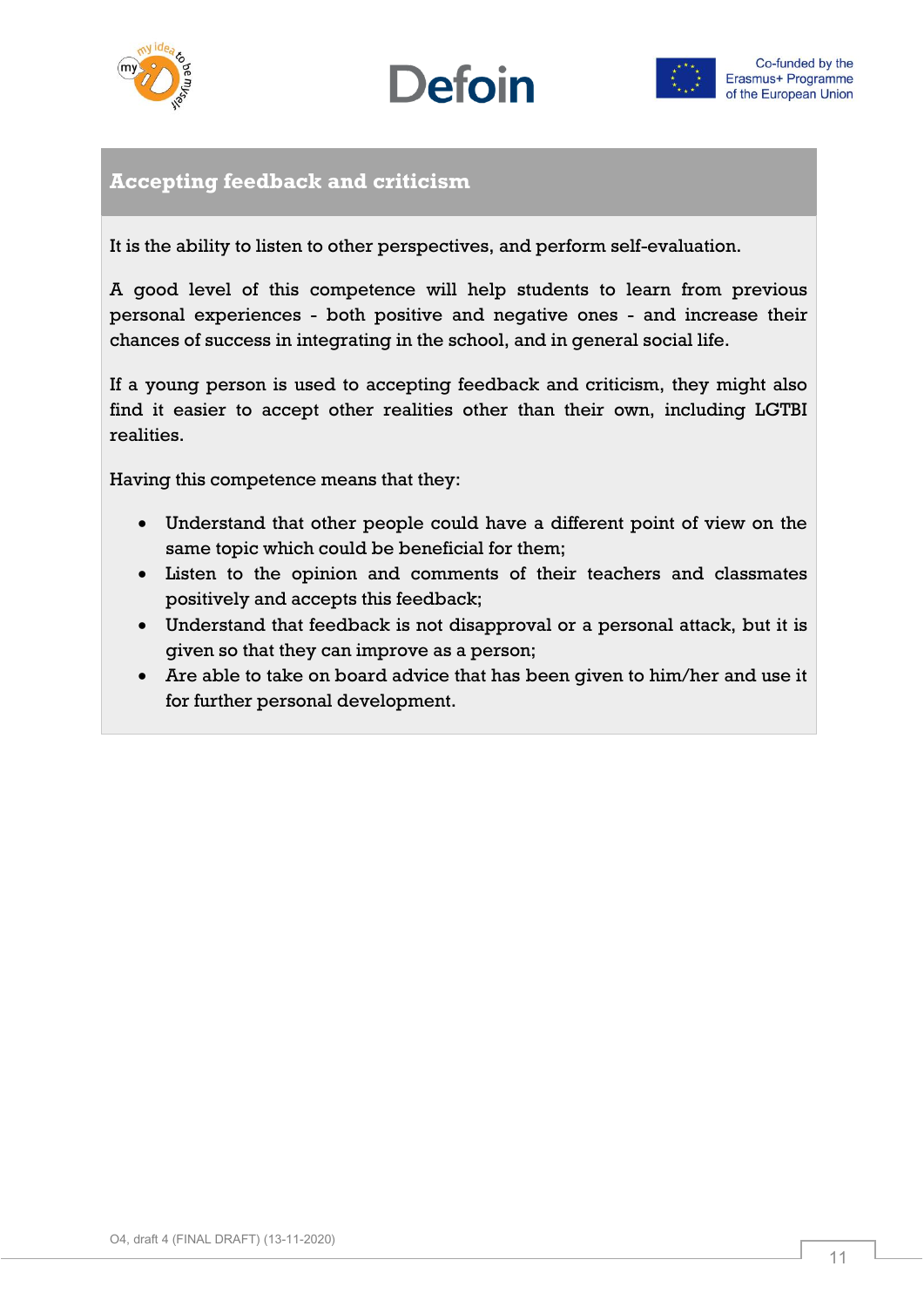



## <span id="page-11-0"></span>**Interpersonal competences**

The interpersonal competences are related "the social capacity which makes it possible to work effectively with others" (Strom & Strom, 2003) which entails the abilities to better understand others, as individuals and as a group; handle affective relationships; having strong empathy; good skills in listening…

In this framework we have outlined the following interpersonal competences:

- Diversity awareness
- Respect and dignity awareness
- Respect for others
- Adaptable
- Empathy

#### **Diversity awareness**

A good level of this competence means that students are able to embrace (and to be open to discuss) the uniqueness of all individuals along several dimensions such as race, religious beliefs, ethnicity, age, gender, sexual orientation, physical abilities, political beliefs, and socio-economic status, and the recognition that cultural (etc.) factors limit the expression of diversity of clients and customers.

Having this competence means that:

- Diversity awareness skills extend beyond mere tolerance to encompass exploration of such individual differences, respecting them, and ultimately nurturing a healthy relationship with the individual despite the differences
- A harmonious environment where mutual respect and equity are intrinsic, protecting the school diversity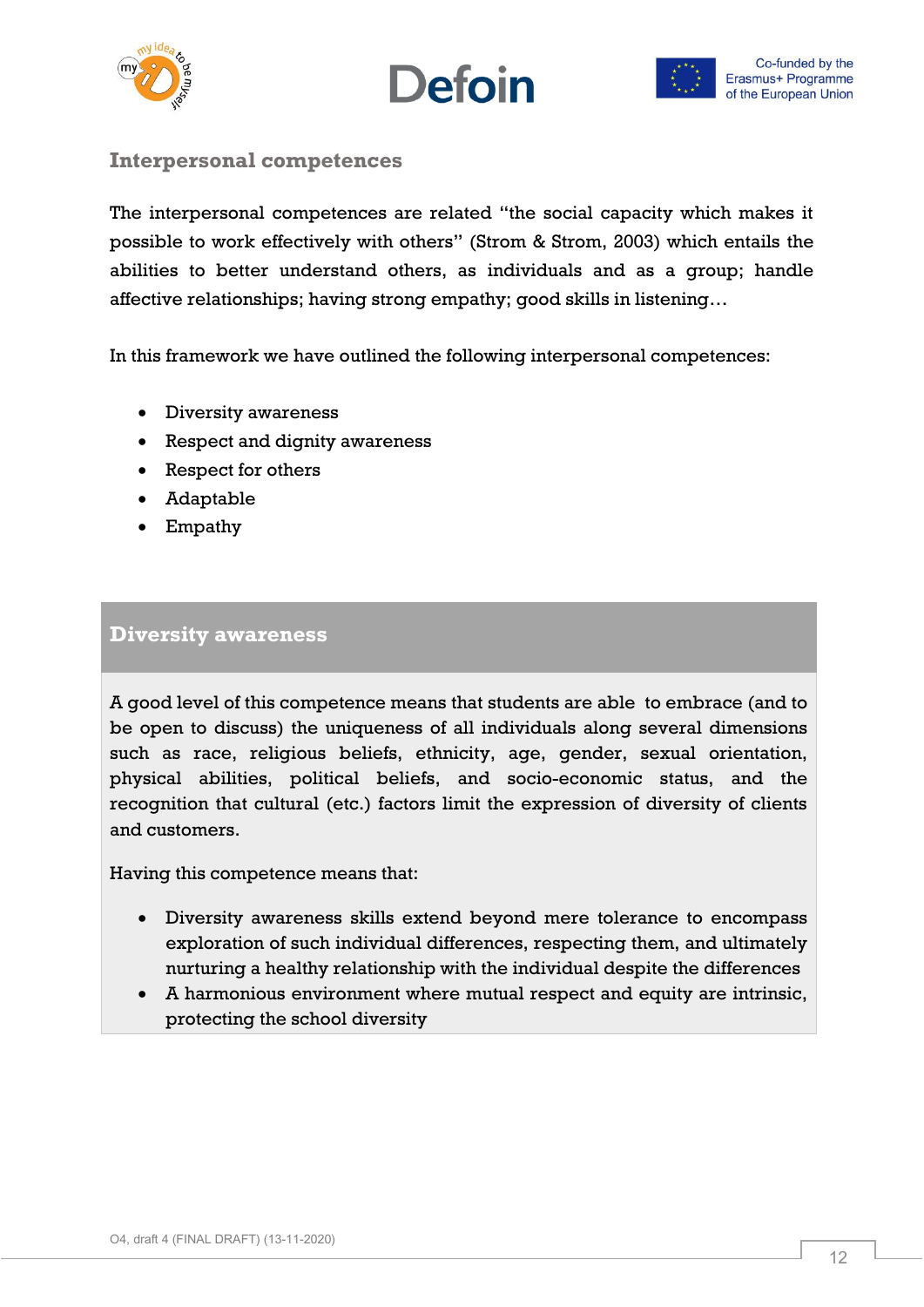





## **Respect and dignity awareness**

A good level of this competence can help to understand, respect and be tolerant with all people around accepting all kinds of diversity. This competence will allow to interact effectively with all people and support diversity (race, age, ethnicity, gender, educational level, socio – economic status, mental and physical abilities, religious and political beliefs); to recognize and accept both dimensions of diversity – personal and organisational – in the school. It also means to be able to recognize the person first and not act based on stereotypes of diversity.

Having this competence means that they:

- Are able to demonstrate a fair, objective and an open attitude toward those whose opinions, beliefs, practices are different from them;
- Are open minded to other cultures, religions and ways of life;
- Are able to recognise and support people with a variety of diversity situations and empowering them
- Recognise and accepts both dimensions of diversity personal and organisational – in the school.
- Is able to recognise the person first and not any dversity,

## **Respect for others**

A good level of this competence means that students have a respectful way of treating or thinking about something or someone. They have respect for others despite the differences they might exist between you and the others. This remains relevant even when aspects of sexual diversity confront your own values or norms.

Having this competence means that they:

- Are able to respect other people point of view
- Are able to respect actions from other people
- Do not feel superiority in front of other people
- $\bullet$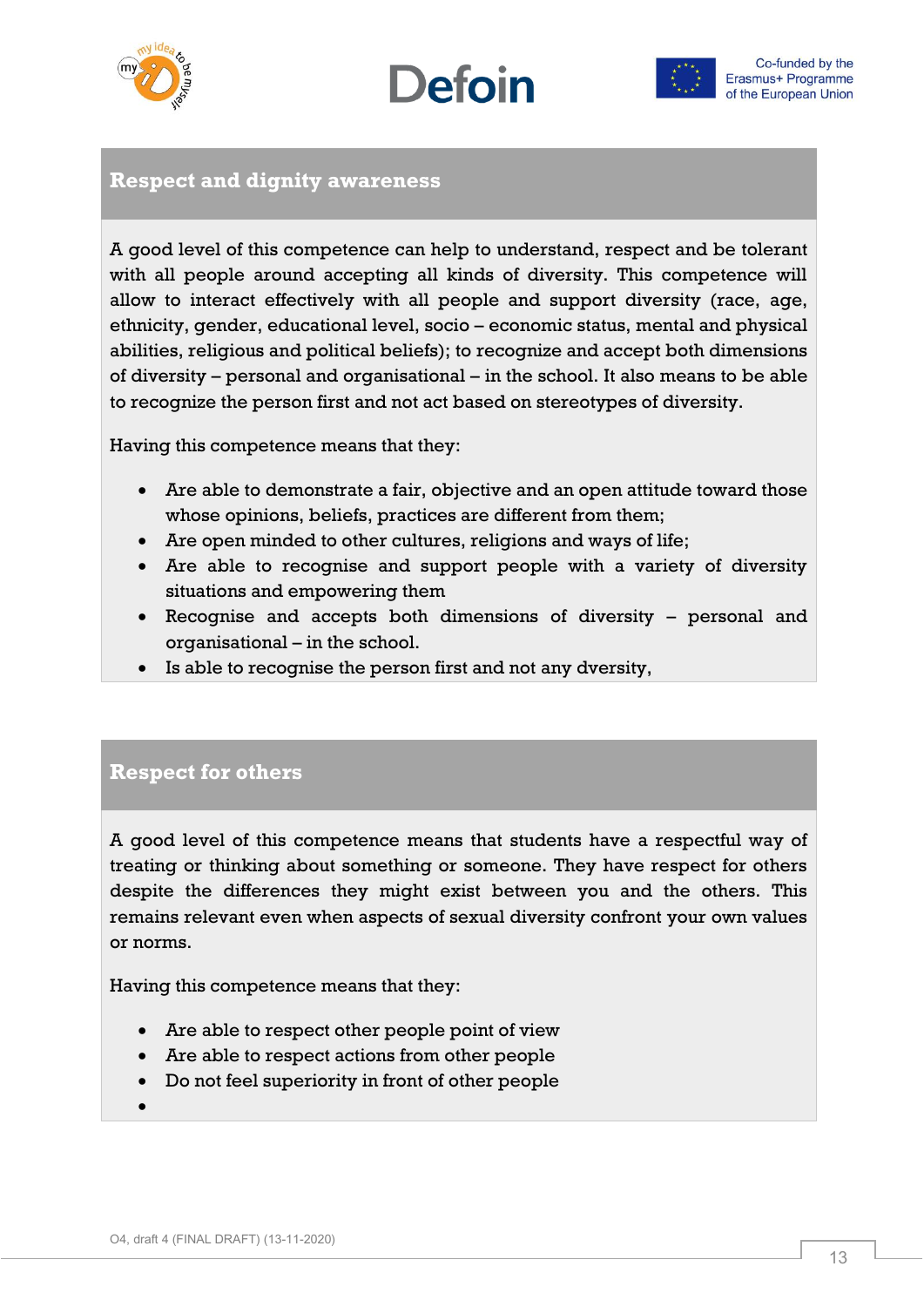





# **Adaptable**

A good level of this competence shows the ability to accept changes and new circumstances in personal life; understand that things change and be able to adapt, as well as being able to manage multiple tasks and set priorities in life. As sexual diversity gets more accepted in society, professions and professionals need to adapt to this. It is professionally not optional to be tolerant.

Having this competence means that they:

- Understand that things change at a far greater speed than ever before;
- Are able to accept changes or new circumstances in their life;
- Are able to manage multiple tasks and set priorities in their life;
- Are able to adapt to changing conditions.

# **Empathy**

A good level of this competence means to be able to put yourself in the position of the other and feel their point of view (including that of LGBTI clients and customers); coming closer to someone, and understanding others better. To be empathic means to allow yourself to feel your emotions - not necessarily by expressing them right away.

Having this competence means that they:

- Are able to put themselves in the place of other
- Are able to deeply understand others situations
- Have the capacity of not making judgments from other people actions
- Are able to have the same feeling that other person has.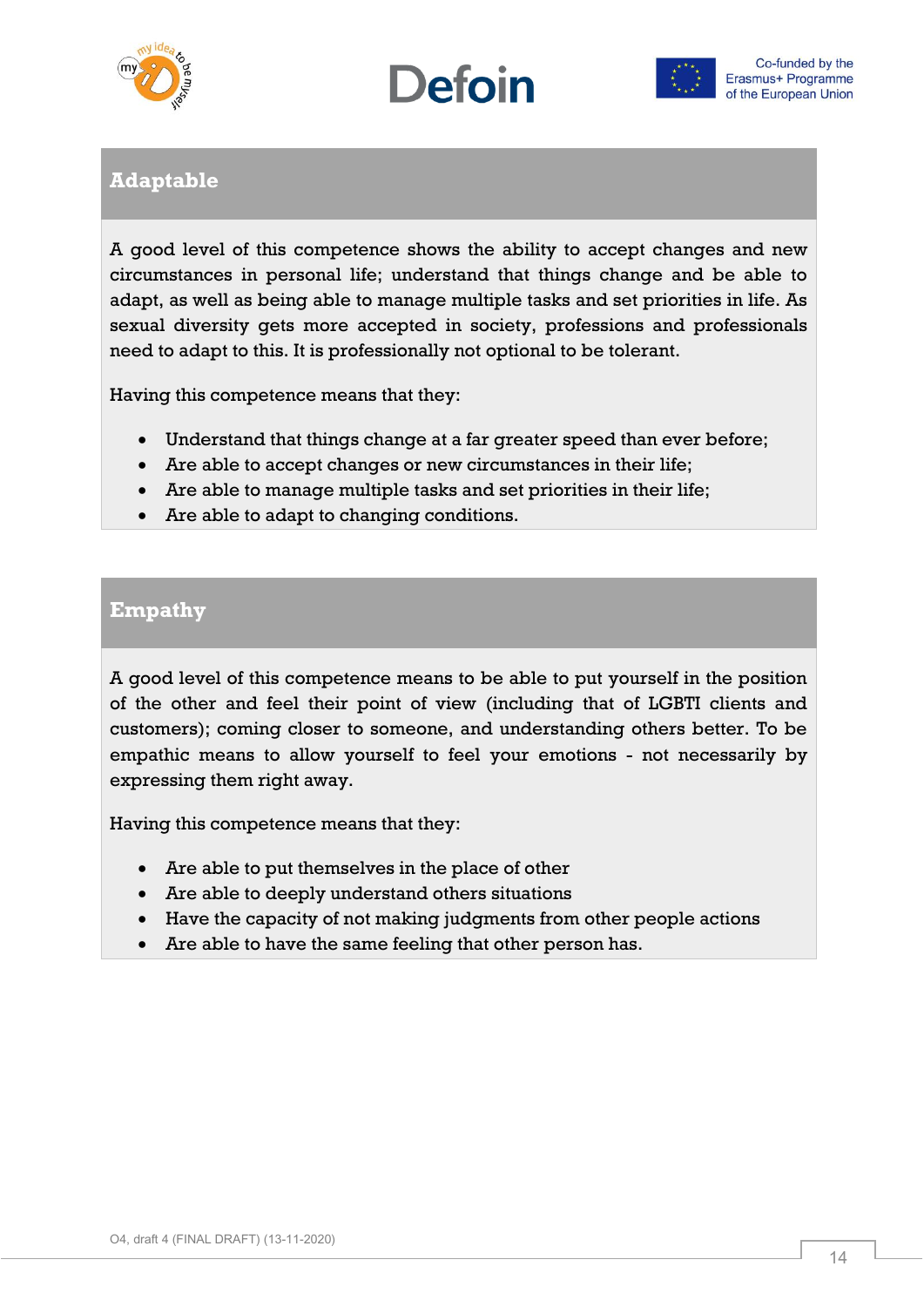





# <span id="page-14-0"></span>**Practical approach**

In this section you will find proposals on how to work these competences in class specifically to promote the inclusion and respect towards LGBTI diversity. If you wish to start a conversation in your class about sexual diversity, you can use the **Trigger Technology** that we have developed in this project and that compiles instruments that are used to start a discussion among students.

If you wish to learn more about LGTBI+ diversity, the partnership of the SENSE project has also created a **Teacher Training** that includes discussion of ground rules, a trigger, exploring challenging situations, explanation of the norm of heterosexuality and discussion of pedagogical, didactic and school policy solutions.

You can access these resources through the following links:

- Trigger technology: *insert link here*
- Teacher training: *insert link here*

The following proposals can be used individually, just to work on a specific competence, or complementary to the tools mentioned above to provide a more comprehensive training on sexual diversity to your students.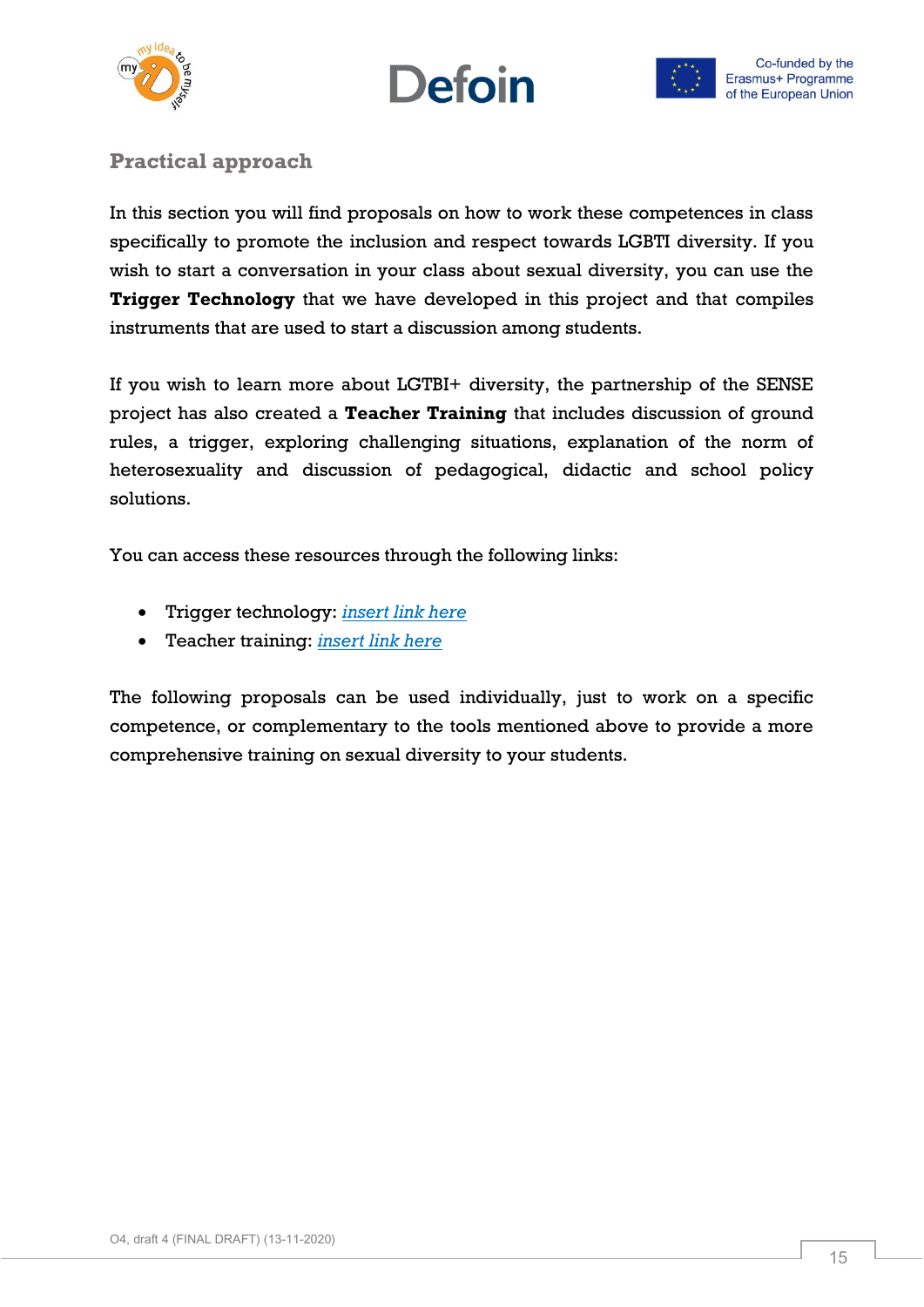





## <span id="page-15-0"></span>**Intrapersonal competences**

#### **Accepting feedback and criticism**

Both in the class and in the work environment, a young person will receive feedback on numerous occasions. Being able to accept that feedback without receiving it as an attack is a valuable skill for any young person working with diverse clients/users

*In a workplace environment, you may unconsciously misgender<sup>1</sup> a client. When corrected, having this competence, you will be able to properly address that client without understanding that criticism as an attack to your person.*

#### **Activity:**

To work this competence in class, we propose the following role-playing activity:

- 1. The group is divided into couples. Each of the couples is given a card with a fictional situation where they may receive criticism. Some examples of this situations are: "you have arrived late to an appointment", "you have not answered an important work email", etc. You are encouraged to use situations that they may face in the field of their VET studies.
- 2. One couple comes to the front of the classroom and role-plays a situation in which one is giving feedback on the situation given. The other participant will have to react to that feedback.
- 3. The group will reflect on how you can react to that criticism in a mature and non-aggressive manner. The reflection and peer learning is highly important in this activity.
- 4. All the couples will go through this activity.

*This activity can also be used to practice giving feedback and criticism in a constructive way.*

-

 $<sup>1</sup>$  "to use the wrong pronouns or other gender-specific words when referring to or speaking to</sup> someone, especially a transgender person" ("Misgender", n.d.)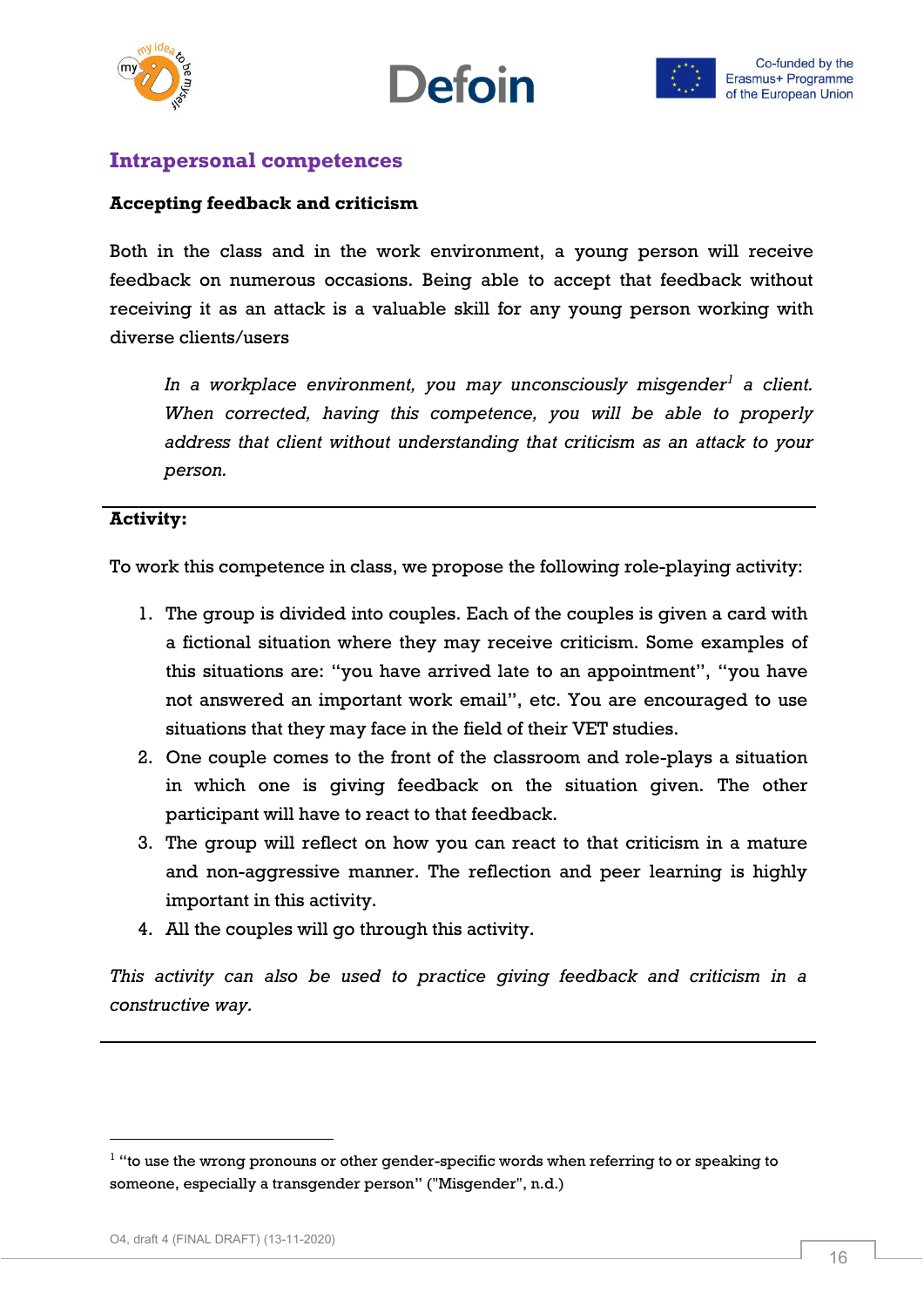





#### **Self-Esteem**

Having a good self-esteem is highly important in the class both for the LGTBI+ student (who is likely to suffer from a lower self-esteem) and from the cis-hetero<sup>2</sup> student, who if suffers from low self-esteem is more likely to assume inappropriate defensive behaviours towards what is not normative in their environment. Since male students are most likely both to suffer from homophobic aggressions in the classroom as well as to be the aggressors (Blais, Gervais & Hébert, 2014), this competence is especially interesting for groups with a high rate of male students.

*When you are in a work environment you may find yourself in a situation where you are interacting with someone with a different sexual orientation or gender identity. Even if that may make you feel uncomfortable, you must behave appropriately and professionally. Having a good self-esteem will make you feel less uncomfortable and allow you to behave in a professional manner.*

#### **Activity:**

To work this competence in class, we propose that the teacher opens a discussion about sexual diversity and raise awareness and consciousness about orientation. In this way, students can build a higher level of identity and consciousness and feel more self-confident and accepted as a consequence.

In order to carry out the activity, the classroom is divided into smaller groups.

*What happens if a student makes an LGBTI-phobic comment during the discussion? And during a regular class? Do you respond to phobic comments (first) or to the hurt (LGBTI) student(s)?*

An LGBTI-phobic comment can never be left unanswered. If one of these comments is allowed in the classroom, the students will feel validated to keep doing these type of comments (therefore, the self-esteem of the teacher is important as well, to be able to confront these phobic comments)

-

 $^{\rm 2}$  It refers to a cisgender ("a person whose sense of personal identity and gender corresponds with their birth sex" ("cisgender", n.d.)) and heterosexual person.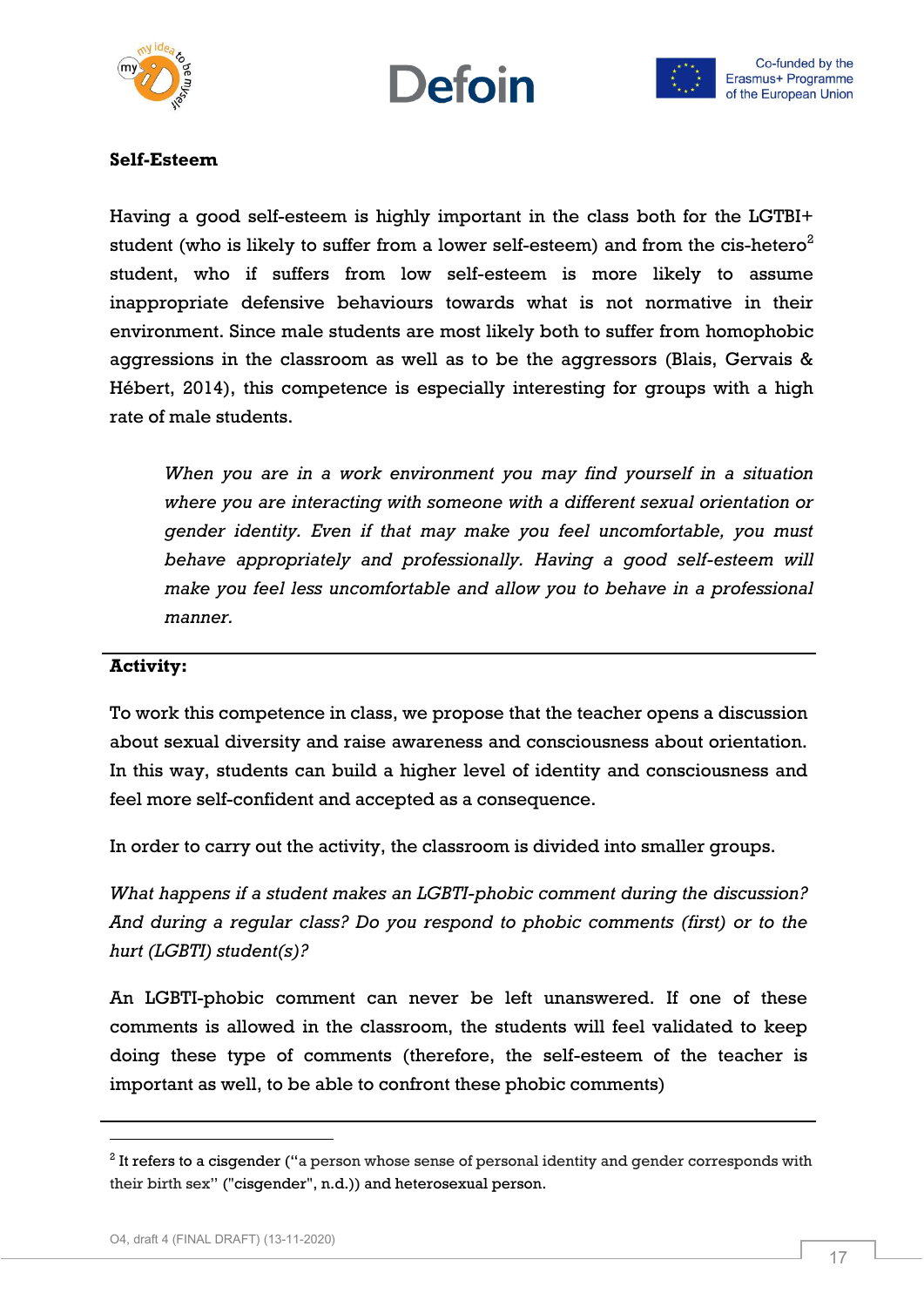





#### **Self-Control**

The key aspect that will be worked in this competence is overriding an impulse and reflecting before acting. This will help teachers and students to manage personal emotions and rationalize them, especially when they are strong emotions.

*The lack of self-control may end up in aggressive behaviours when experiencing strong emotions. Students need to improve their self-control after experiencing strong emotions and frustration to ensure the safety (physical and emotional) of both co-workers and customers/users in the work environment.*

#### **Activity:**

In this activity, students will be faced with frustration so that they can find tools of cooperating with their classmates rather than reacting aggressively or out of place. For this activity you will need a newspaper page per student.

- 1. Each participant has a page of a newspaper (they must all be different). They all start reading at the same time. When the teacher says stop, they will stop reading and leave the newspaper page on the floor. When the teacher says change, they will go to a different page and start reading. The goal of the game is that **they continue reading from where the last person left it**.
- 2. Once they have realised it is impossible to do so without a strategy, they will have time to discuss a strategy. They try it out, and if it works, the teacher will include a new rule that invalidates that strategy (i.e. if they mark with a pen the last word they read, the teacher will forbid the use of pens).

This activity can be quite challenging and frustrating, and after the activity, a discussion ought to be started on how they reacted when frustrated and what the results of that behaviour were. A reflection on how by controlling our reactions we get better results can be raised.

*You can use news articles related to sexual diversity in this activity.*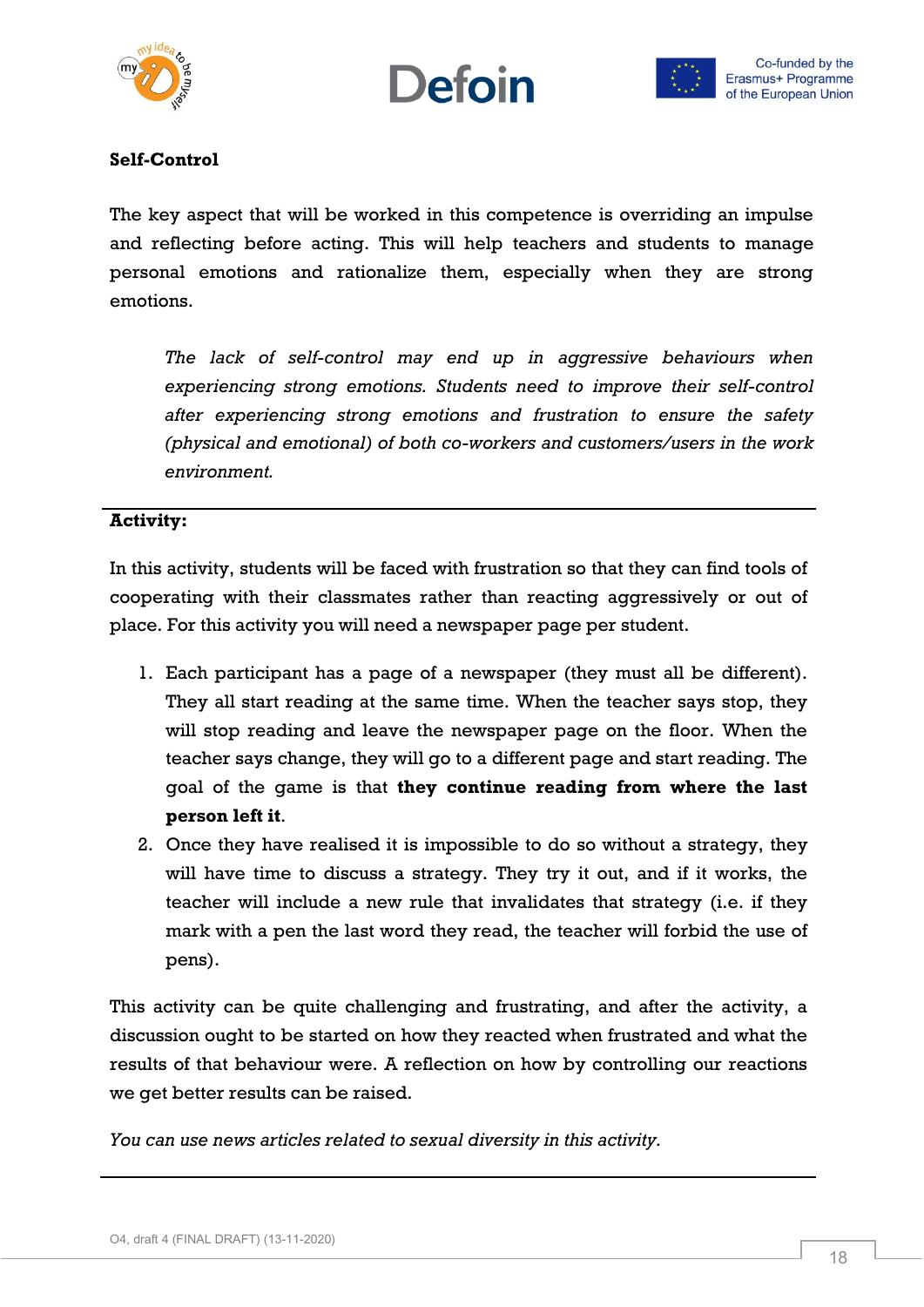





## **Self-Confidence**

Even though self-esteem and self-confidence may look very much alike, there is a key difference between the both. While self-esteem is how you feel about yourself overall, self-confidence is referred to specific situations or abilities, and can change depending on the context. Even though someone may have a great selfesteem, they can have a low self-confidence in a specific ability (i.e. maths). Therefore, we will be working in this activity on the self-confidence related to sexual diversity.

*When students find themselves in a situation where they are bullied, but decide to come out as an LGBTI person, that shows that they have a high level of self-confidence.*

#### **Activity 1:**

Discuss with students, and inform them about, sexual diversity and gender identity. Organize round tables in the class to raise awareness about their rights. These round tables could be "safe hubs" where students are able to ask questions, clarify doubts, and discuss their fears related to the theme.

"E.g. Weekly safe hub"

## **Activity 2:**

Involve specialist that openly identify as LGBTI. Many LGBTI organisations offer activities for schools, and the people delivering them are openly LGBTI. By participating in one of these activities, your students will not only learn about sexual diversity and gender identity, but they will meet a self-confident LGBTI person, who can be a role model to any LGBTI student in your class that may feel there is a lack of LGBTI referents in their own life and it will normalise interactions with LGBTI people amongst the student body.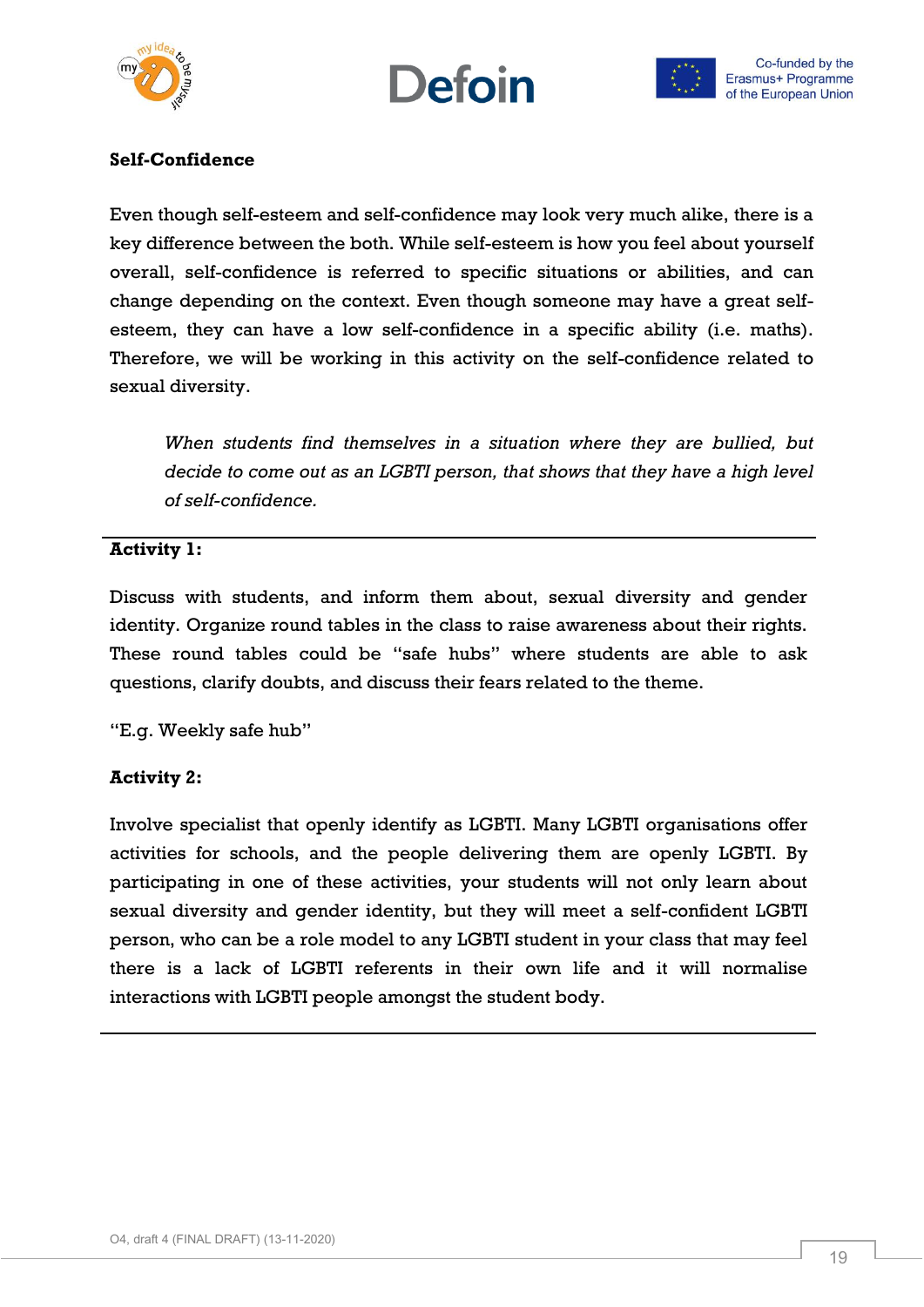





#### **Self-Awareness**

Being self-aware of one's own identity can be very helpful when interacting with people whose identity is non-normative. The more you have reflected about your own identity, the easier it will be for you to relate to others.

*In the field of socio-assistance, the student will work closely with LGBTI patients. The student is able to understand the difference between their idea of identity and other possible identities, hence they pay a lot of attention to how different patients would prefer to be addressed, e.g. neutral, feminine, masculine, etc.*

#### **Activity:**

Activities to reflect about one's identity can be included in the classroom. In order to raise the topic of diversity, "The Genderbread Person" (Killerman, 2017)(Figure 1) can be used.



Figure 1: The Genderbread Person v4, Killermann (2017)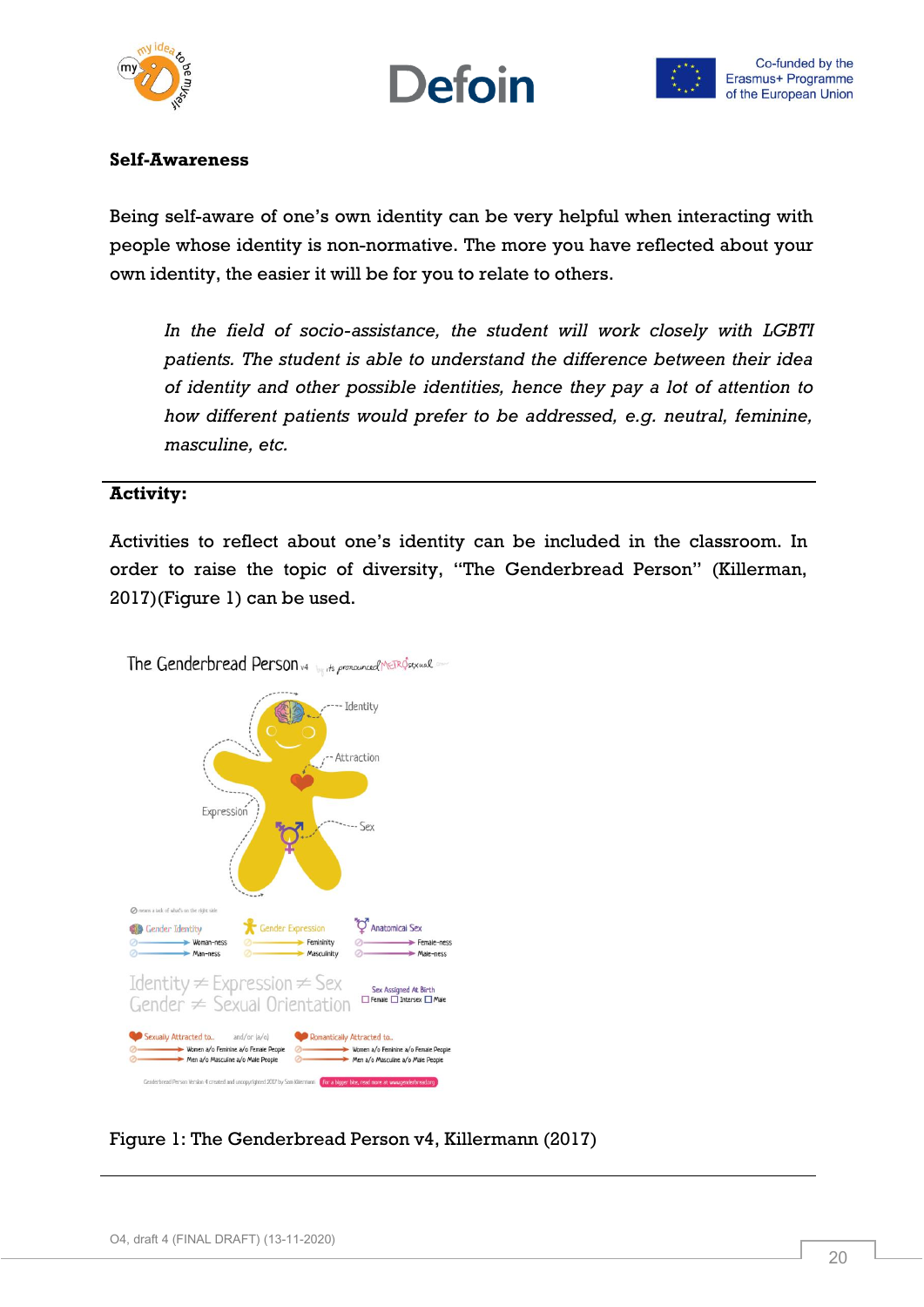





## **Coping skills**

Coping skills will help you and your students tolerate, minimize, and deal with stressful situations in life. Managing your (their) stress well can help you (them) feel better physically and psychologically and it can impact your (their) ability to perform your best.

*When someone is in a stressful situation, there is a higher probability of that person acting aggressively, often deflecting their anger (Linsky, Bachman & Straus, 1995) which can lead to hate behaviour towards those who diverge from the normative. Being able to use coping skills can avoid aggressive and tense situations involving LGBTI people.*

#### **Activity:**

This activity has the objective of making the students reflect on what mechanisms they use to deal with stressful situations: stress management techniques and daily coping skills.

The teacher will write on the board the following questions and will ask the students to answer these questions in a paper. They will not have to share their work. This activity can be used as an introduction on how to use a journal, which can also be a coping skill for a young person.

- 1. What kinds of situations have been more stressful for me?
- 2. How have those events typically affected me?
- 3. Have I found it helpful to seek help from others? Who has been helpful?
- 4. What have I learned about myself and my interactions with others when I get stressed?
- 5. What has helped me feel more hopeful or successful? (Capraro, 2012)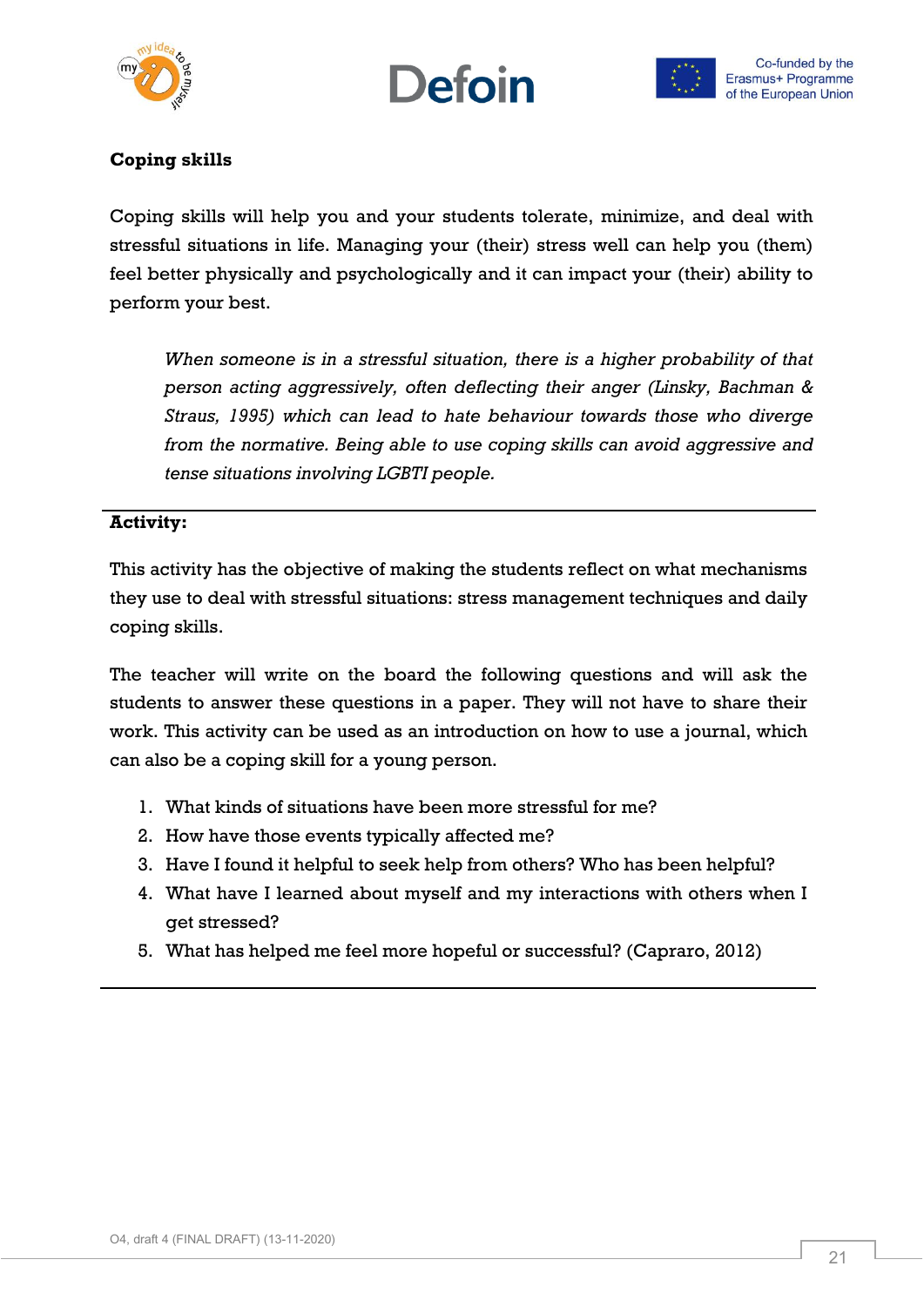





# <span id="page-21-0"></span>**Interpersonal competences**

#### **Diversity awareness**

When we are referring to LGBTI diversity awareness as opposed to other kinds of diversity awareness, we find some distinctive features:

- Discredited/discreditable identity: while some forms of diversity are visible to everyone, LGBTI people can sometimes hide their identity.
- Different intimacy allowed: LGBTI people are allowed socially a different level of intimacy in public than heterosexual couples. This does not mean that they share less intimacy, but that they cannot share it publicly.
- Heteronormativity: GALE (the leading partner of the SENSE project) has developed the OGLO model (figure 2). This model explains how social norms work and how they lead to discrimination and social exclusion (Dankmeijer, 2018).

*Not assuming that the customer/user follows the heteronormativity can be a great quality difference that a professional can make. This allows the worker to be more sensitive and offer a better customer experience.*

#### **Activity:**

You can debate with your students the OGLO model (figure 2). In order to do so we propose to divide the classroom into 4 smaller groups and ask each of the groups to debate one of the OGLO's domains:

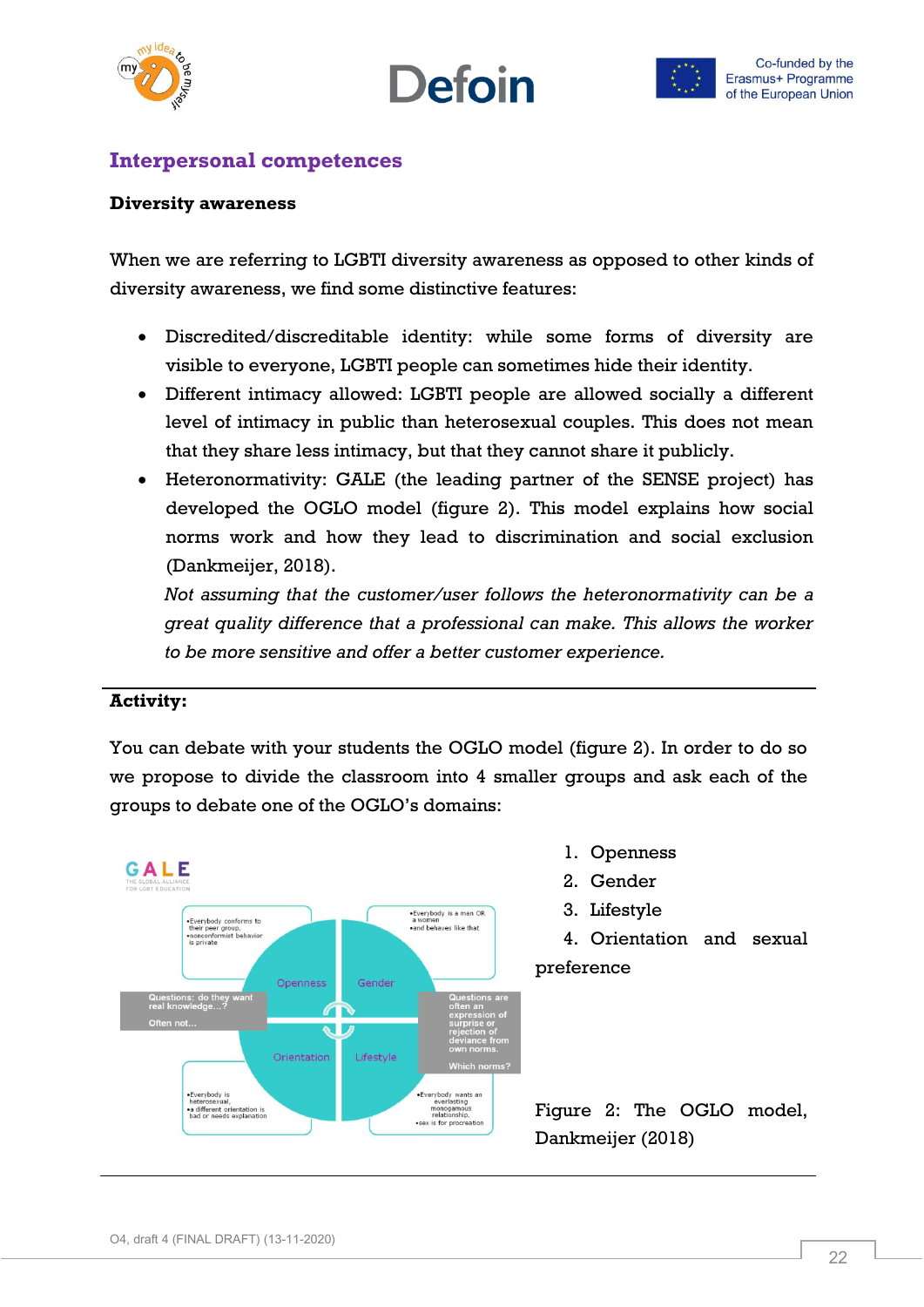



### **Respect and dignity awareness**

In order to be able to be competent in dignity and respect awareness, we must follow the next steps (Castleberry‐Singleton, n.d.):

- 1. Raise awareness
- 2. Create engagement (treat the other respectfully)
- 3. Shared ownership (both us and the customer/user have a common goal: dignity)

The activity proposed is aimed at raising awareness and starting a discussion as the first step towards improving the dignity and respect awareness competence.

*This competence is key for any VET student, especially in the socio-sanitary sector. People with care needs are usually more vulnerable and they can suffer from a lack of dignity. Working in this field entails helping the most vulnerable to be treated with respect and dignity.*

#### **Activity:**

In this activity we will watch a short film on elderly LGBTI realities and then discuss on some issues and questions.

The short film we are proposing is "A long line of Glitter" (Holmes-Elliot, 2017) which aims to reduce the isolation LGBTI elderly people has. The short film can be viewed here: **[https://www.youtube.com/watch?v=9g\\_t-lJsPDA](https://www.youtube.com/watch?v=9g_t-lJsPDA)**

After seeing the short film, the following questions can be used to start a discussion in class:

- Did you expect the stories the people in the film shared?
- How can you help elder LGBTI feel less isolated?
- In our job, how can we make sure we protect the dignity of elderly LGBTI people?

Another video, this one addressing Trans realities in childhood, that can be used to raise a discussion in class is "Listen" (Graf, 2018) and can be viewed here: **<https://vimeo.com/296667487>**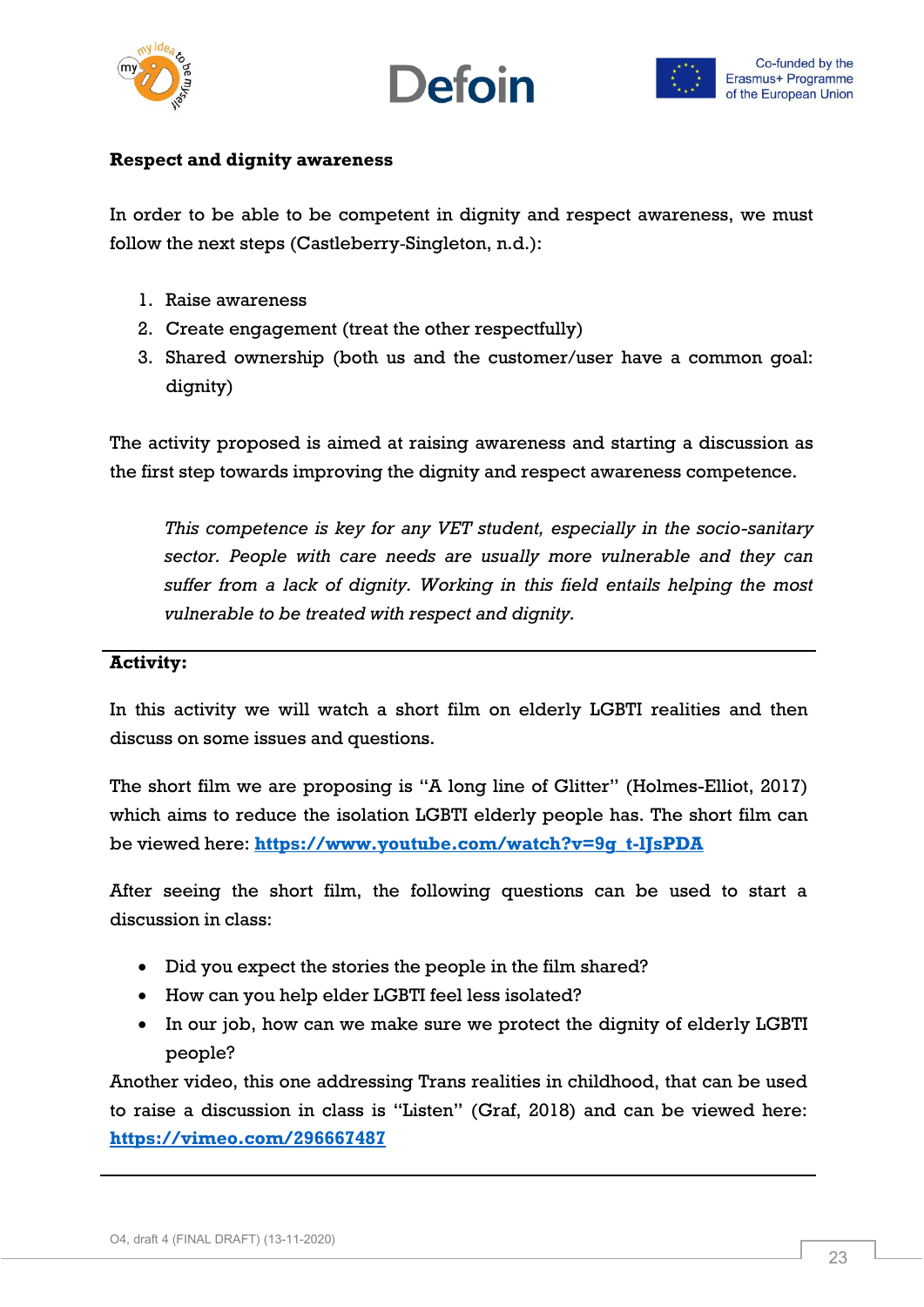





#### **Respect for others**

In the practical understanding of this competence we are focusing on nonviolent communication as a tool to foster cooperation and communication having at all times respect as a moral compass.

*In the work environment we are always facing challenges, and we are sometimes under great amounts of stress and situations can get tense. The use of nonviolent communication is great for both respecting others, but also for mediating in a situation where discrimination towards an LGBTI person may occur if it is not interrupted.*

#### **Activity:**

This activity will explore the basic concepts *Observation, Feelings, Needs* and *request* (Kashtan & Kashtan, n.d.), which are basic for nonviolent information.

- 1. Firstly, start this sentence and ask your students to finish it: "When you have been nervous about a piano recital and you end up playing really well, you feel..." They will respond with adjectives such as fulfilled, amazed…
- 2. Now ask them to look for adjectives that describe how you feel when things do not go the way you were hoping they would. It is important that they learn to identify how they are feeling.
- 3. Afterwards, write on the board the following sentences: "You are a pig" and "I feel frustrated when you leave your dirty socks on the bathroom floor because I need to be able to move about more freely. I'd like you to start putting your socks in the dirty clothes basket." and ask them to identify the differences.
- 4. Ask them to locate the *Observation, Feelings, Needs* and *request* aspects in the second sentence.
- 5. Divide them in small groups and ask them to think on situations they received a comment that made them feel bad and to rephrase it using the four aspects of nonviolent communications. They can share the results with the rest of the group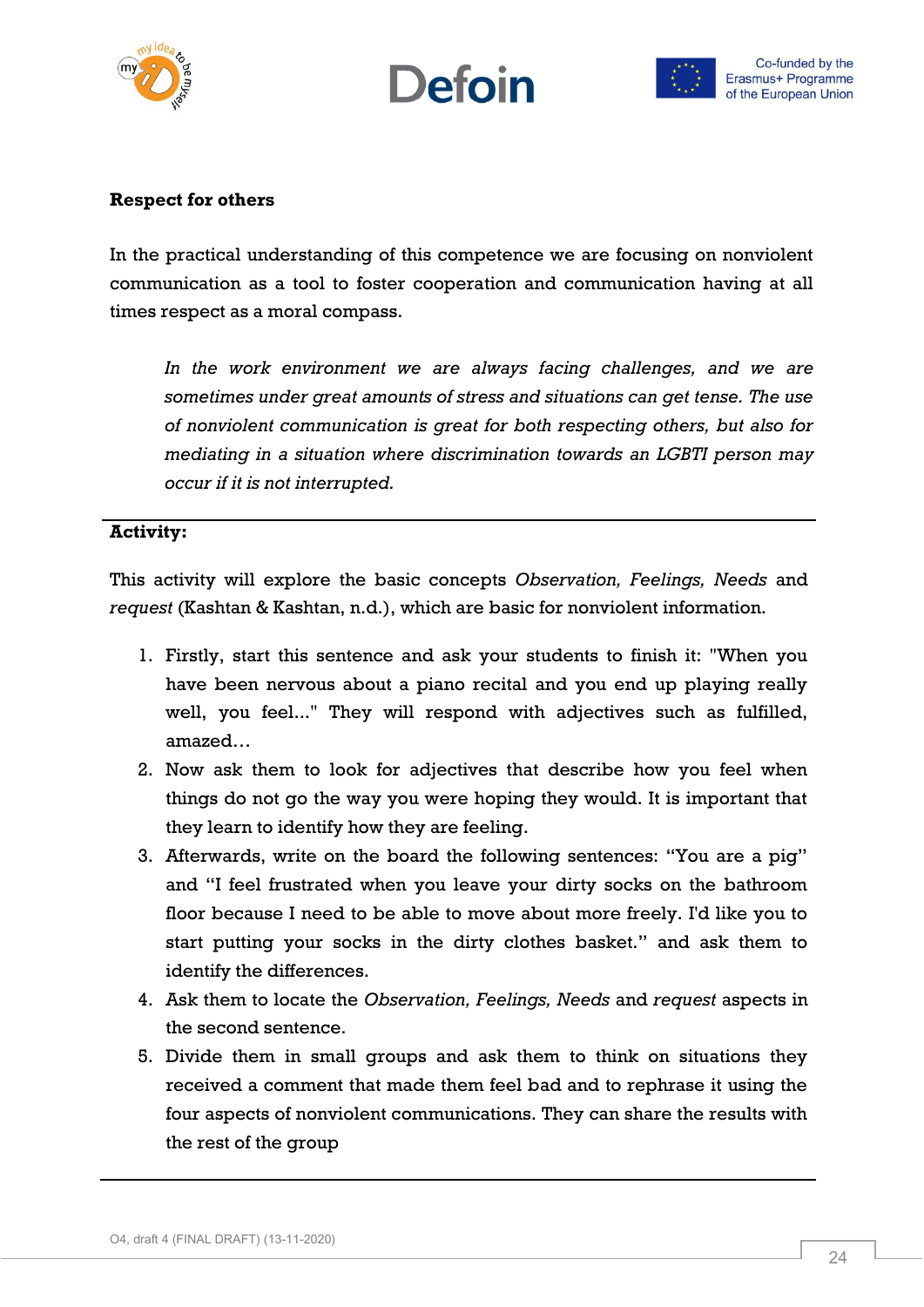





## **Adaptable**

Adaptability is a skill that is becoming more important every year when it comes to job seeking. Employers look for potential employees that can adapt themselves to different situations. But on the context of LGBTI diversity, adaptability is key to understanding that society changes, and so should we.

*LGBTI people have gained rights over the last years. Even though there are many still that need to be conquered, there are steps towards equality being made, and society needs to grow with those changes. VET students need to be ready to be able to embrace these changes. For example, what would be" out of the norm" a few years ago, such as elderly LGBTI people in nursing homes, is becoming more and more common, and VET students need to have the skills to be able to modify their work practices according to the times they live (and will live) in.*

## **Activity:**

This activity will be focused on removing expectations. When we have certain expectations, our behaviour is influenced by the results, and if they adhere to what we were expecting. To be adaptable we therefore need to remove our expectations. In the context of LGBTI diversity, such expectations usually come in the form of prejudices.

- 1. The students will be divided into couples. Each of the members of the couple will have a sticker stuck to their head (without seeing its content). That sticker will have an adjective written on it (lazy, loud, effeminate…), but they won't know what the article on their head is.
- 2. Each couple will role play a situation in which they will have to treat the other person according to the characteristic they have stuck to their forehead.
- 3. Once they have roleplayed the situation, they will be asked how they felt being treated according to what their sticker was (and how they felt treating the other person the same way).
- 4. The teacher will then share that we have preconceived ideas, prejudices, towards certain groups such as LGBTI people, and that those prejudices affect the way we interact with them ("Prejudices", 2019).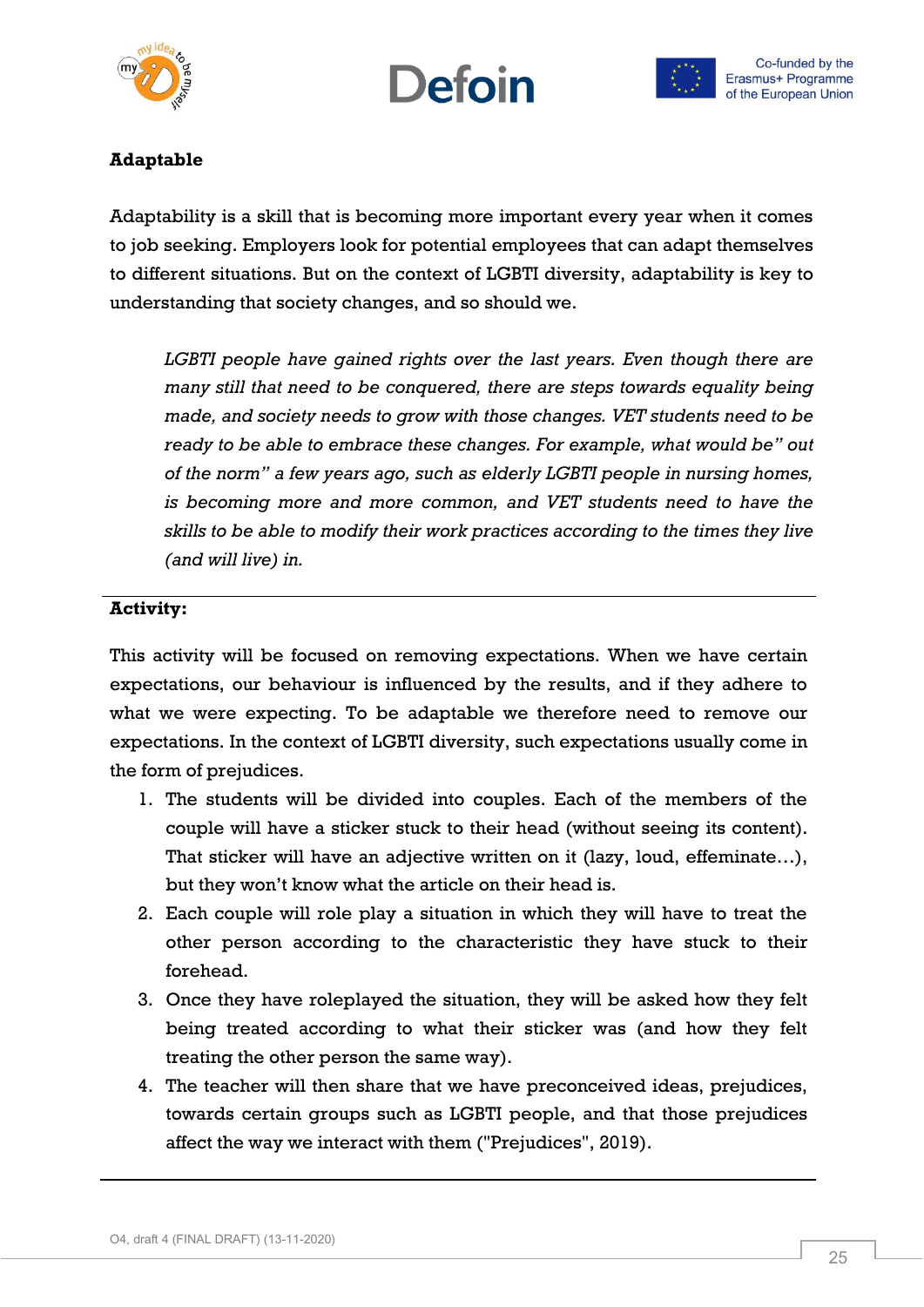





## **Empathy**

Empathy is a prerequisite for real understanding and tolerance; and it is different than pretending or tolerance-at-a-distance. It is very important that the group makes ground rules before discussing issues related to this topic, such as *you don't have to say anything, don't be negative about comments others* and *keep private comments in the group*.

*Our students do not need to have a profound understanding and theoretical knowledge of different sexual and identity circumstances. In many occasions, having a good level of empathy will allow them to provide a good service to the most vulnerable customers/users, specially the LGBTI.*

#### **Activity:**

In this activity we will work with the empathy map, which has four aspects: *Feel, Think, Say* and *Do* (Paltrow, 2017).

- 1. Project or draw the Empathy Map (Figure 3) on the board.
- 2. Give 4 sticky notes to each of the students
- 3. Present a situation when in their future work (that applies to the field their VET course is about), they may interact with an LGBTI person (e.g. "You are working in a flower shop and a gay couple who is getting married asks you to prepare the floral arrangements for the wedding").
- 4. Ask them to, in each of the sticky notes, write what would apply to them in each of the categories of the Empathy Map. Then they are asked to go to the board, stick the sticky notes and share with the rest of the group what they have written.

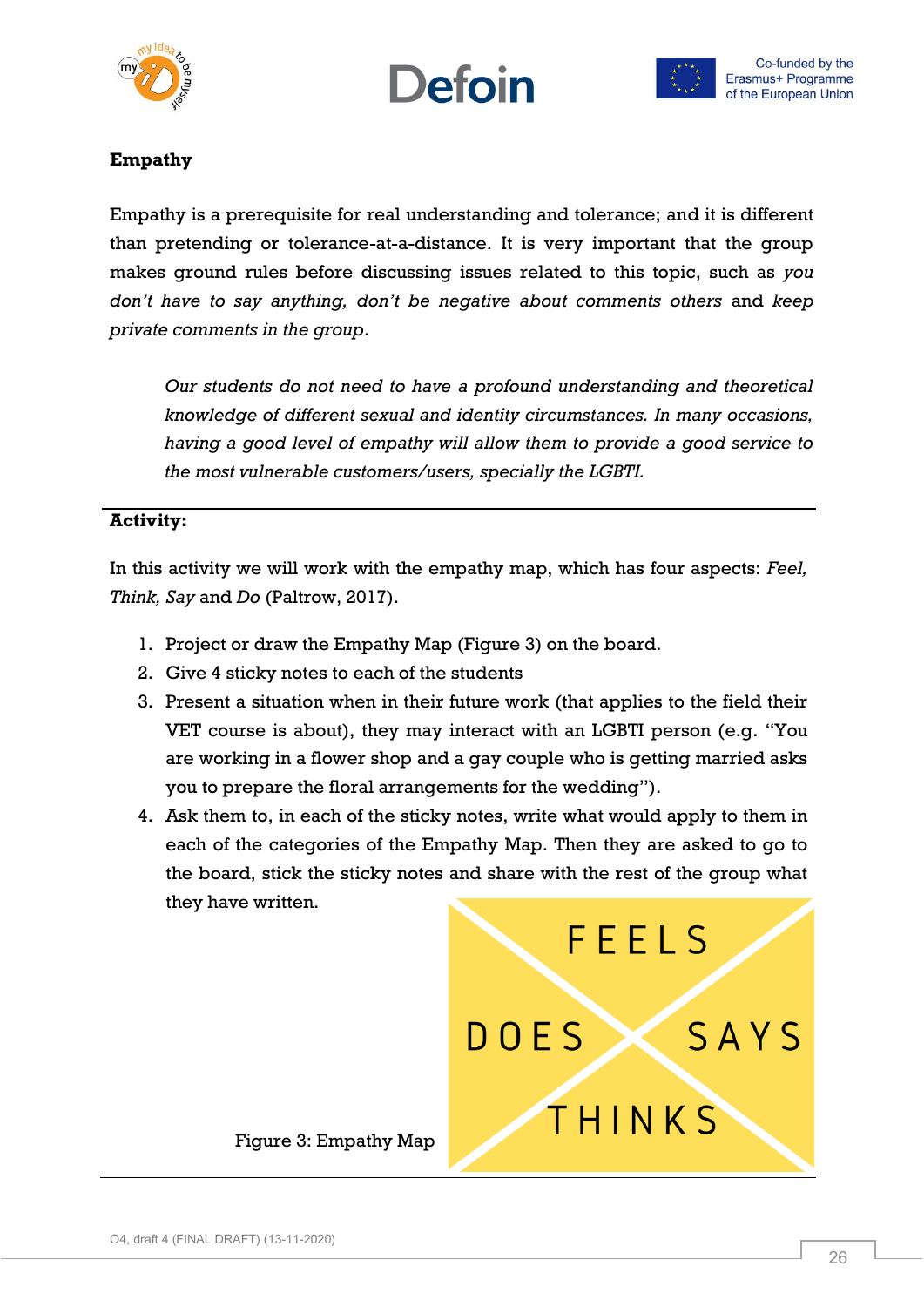





# <span id="page-26-0"></span>**References**

Blais, M., Gervais, J., & Hébert, M. (2014). Internalized homophobia as a partial mediator between homophobic bullying and self-esteem among youths of sexual minorities in Quebec (Canada). *Ciência & Saúde Coletiva*, 19(3), 727-735. doi: 10.1590/1413-81232014193.16082013

Cambridge University Press. Misgender. *Cambridge Advanced Learner's Dictionary & Thesaurus.* Cambridge. Retrieved from <https://dictionary.cambridge.org/es/diccionario/ingles/misgender>

Capraro, K. (2012). *Break Free from Depression: A 4-Session Curriculum Addressing Adolescent Depression* (pp. 55-56). Boston: Boston Children's Hospital Neighborhood Partnerships.

Castleberry‐Singleton, C. The Dignity & Respect Campaign: An Initiative to Build an Inclusive Workplace that Delivers Patient‐centered, Culturally Culturally Competent Care. Retrieved 14 July 2020, from [https://www.jhsph.edu/research/centers-and-institutes/johns-hopkins-center-for](https://www.jhsph.edu/research/centers-and-institutes/johns-hopkins-center-for-health-disparities-solutions/Events/CasteleberryFrom_Dignity_Respect_to_Cultural_Awareness.pdf)[health-disparities-](https://www.jhsph.edu/research/centers-and-institutes/johns-hopkins-center-for-health-disparities-solutions/Events/CasteleberryFrom_Dignity_Respect_to_Cultural_Awareness.pdf)

[solutions/Events/CasteleberryFrom\\_Dignity\\_Respect\\_to\\_Cultural\\_Awareness.pdf](https://www.jhsph.edu/research/centers-and-institutes/johns-hopkins-center-for-health-disparities-solutions/Events/CasteleberryFrom_Dignity_Respect_to_Cultural_Awareness.pdf)

Dankmeijer, P. (2018). *Sexual Diversity in Schools: Reader*. GALE.

Graf, J. (2018). *Listen* [Short film]. UK.

Holmes-Elliot, A. (2017). *A long line of glitter* [Short film]. Glasgow.

Kashtan, I., & Kashtan, M. Basics of Nonviolent Communication – BayNVC. Retrieved 14 July 2020, from [https://baynvc.org/basics-of-nonviolent](https://baynvc.org/basics-of-nonviolent-communication/#:~:text=Empathy,-.&text=Expressing%20our%20own%20observations%2C%20feelings,guessing%20their%20feelings%20and%20needs)[communication/#:~:text=Empathy,-](https://baynvc.org/basics-of-nonviolent-communication/#:~:text=Empathy,-.&text=Expressing%20our%20own%20observations%2C%20feelings,guessing%20their%20feelings%20and%20needs)

[.&text=Expressing%20our%20own%20observations%2C%20feelings,guessing%](https://baynvc.org/basics-of-nonviolent-communication/#:~:text=Empathy,-.&text=Expressing%20our%20own%20observations%2C%20feelings,guessing%20their%20feelings%20and%20needs) [20their%20feelings%20and%20needs.](https://baynvc.org/basics-of-nonviolent-communication/#:~:text=Empathy,-.&text=Expressing%20our%20own%20observations%2C%20feelings,guessing%20their%20feelings%20and%20needs)

Killermann, S. (2017). *The Genderbread Person v4* [Image]. Retrieved from <https://www.genderbread.org/resource/genderbread-person-v4-0>

Leyerzapf, H., Visse, M., De Beer, A., & Abma, T. (2016). Gay-friendly elderly care: creating space for sexual diversity in residential care by challenging the hetero norm. *Ageing And Society*, *38*(2), 352-377. doi: 10.1017/s0144686x16001045